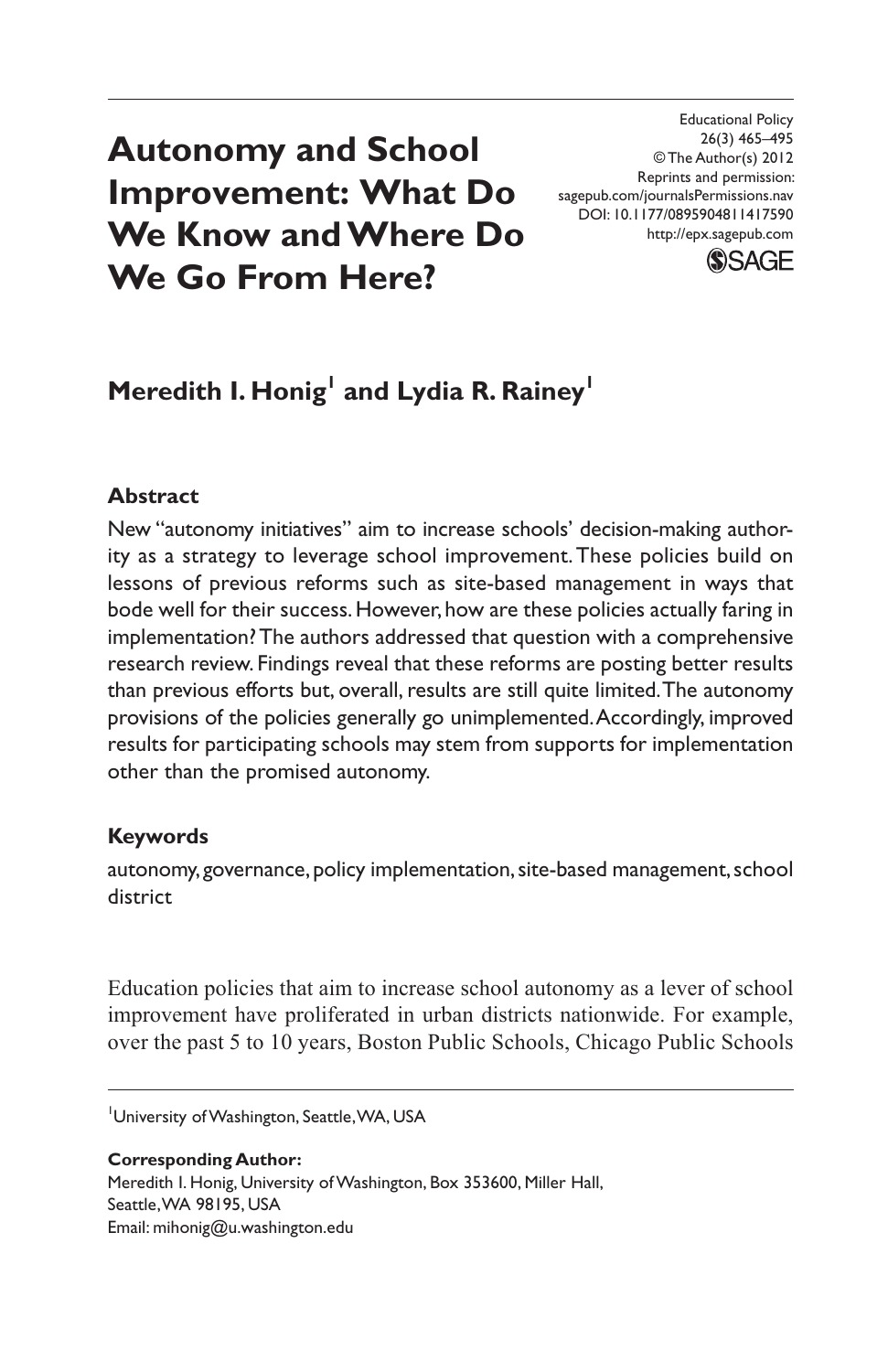(CPS), Los Angeles Unified School District, New York City Public Schools, and Oakland Unified School District (OUSD, CA), among others, have launched high-profile reform initiatives under such banners as "pilot schools," "new, small, autonomous schools," and "empowerment schools." Although their details vary, these initiatives rest on a shared assumption that increasing schools' "autonomy"—generally defined in policy designs as authority over key decisions about school improvement—will enable schools to develop and implement approaches to teaching and learning that better build on their strengths and address the needs of their students than if policy makers or others outside schools made those decisions. In turn, such initiatives will leverage improvements in student learning. Other initiatives provide schools with freedoms from some district policies *after* they have demonstrated high levels of achievement and sometimes as an incentive to spark improvement or as a reward for achievement (see, for example, performance management reforms). By contrast, the new autonomy initiatives aim to provide autonomy as a starting strategy for helping schools create conditions that might lead to improvement. Unlike charter school initiatives that seek to create some autonomous schools outside regular public school systems, the new autonomy initiatives promise to foster autonomy within traditional public schools. How are these efforts faring in practice? Given the significant public and private investments in these efforts, this question warrants careful attention.

To begin to address this question, we conducted a comprehensive review of research on the design and implementation of these initiatives. To focus that review, we first examined research on previous reforms that similarly focused on schools' decision-making authority (e.g., school site-based management and decentralization) to help us identify distinctive features of the autonomy initiatives as a school improvement strategy. As we report in the Background section, this preliminary review revealed that the policy designs of autonomy initiatives differed from such past reforms in ways that suggest they might produce better school performance results. For example, research on school site-based management initiatives tended to show that those initiatives did not post positive school results in part because they overemphasized changing formal school governance structures without also prompting substantial direct investments in improving teaching and learning (David, 1989; Malen, Ogawa, & Kranz, 1990a, 1990b; Peterson, 1991; Wohlstetter & Odden, 1992). By contrast, the policies that authorize the contemporary autonomy initiatives explicitly focus not on new school governance structures but on how new school freedoms and other policy provisions might contribute to improvements in teaching and learning.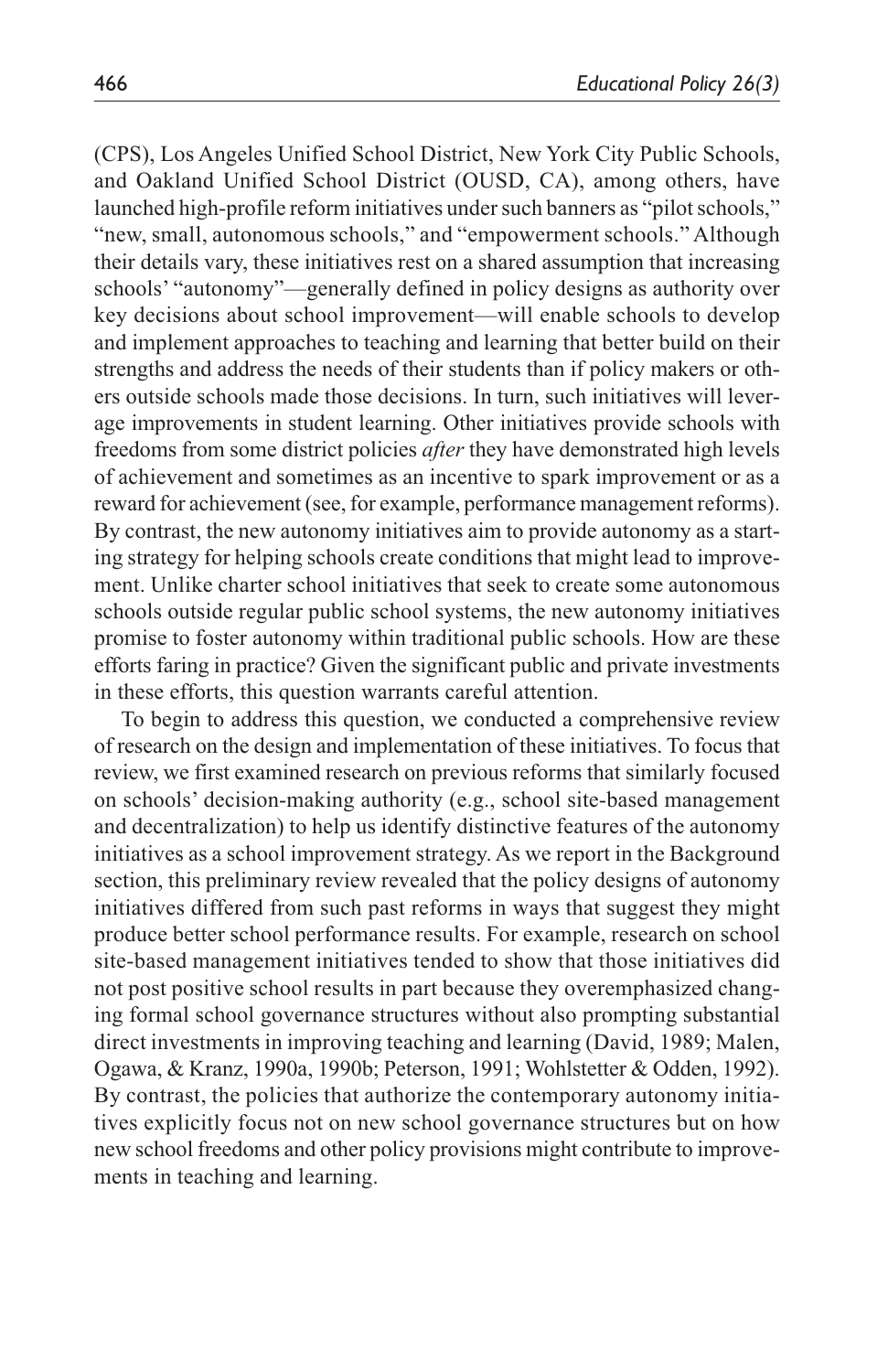Our review of research on the implementation of the autonomy initiatives revealed that participating schools in fact have been posting some modestly improved results, particularly when compared with the performance of schools in site-based management initiatives. These results suggest that autonomy initiatives may be on a trajectory toward deeper improvements. However, these findings do not unequivocally support the claim that increasing schools' autonomy influences school outcomes. Though schools were promised autonomy in the policy designs, during implementation schools in only two districts actually experienced increased autonomy and the district that posted the greatest gains did not implement the autonomy provisions of the initiative. Accordingly, we argue that the improved results of some schools participating in these initiatives may stem from conditions other than increased autonomy. We conclude with implications for the research and practice of autonomy as an educational improvement strategy.

## **Background**

Education policies that promise schools "autonomy" or increased discretion over particular decisions are among the latest in a long line of educational reform strategies that aim to leverage school improvement in part by changing schools' decision-making authority. For example, new small autonomous schools initiatives in many urban and suburban school districts have invited school teams to develop whole school reform plans or entirely new public schools. The initiatives ask school teams to focus on providing excellent learning opportunities for all students and not to focus mainly on compliance with district and state rules regarding curriculum and instruction, budgets, human resources, facilities, or school calendar. In turn, policy makers promise to increase schools' autonomy or discretion in such areas to enable schools to implement their school improvement plans. Like decentralization and site-based management reforms of the past, these policies focus on increasing schools' decision-making authority as a lever of school improvement. However, the designs of these initiatives reflect lessons learned from the disappointing results of these and other past efforts to increase schools' decisionmaking authority. Such differences distinguish autonomy initiatives as a type of education policy approach and suggest that the autonomy initiatives may realize better school improvement results than the earlier initiatives.

To elaborate, in the 1960s and 1970s, school decentralization reforms generally sought to increase school and/or community control over schools (David, 1989). By the late 1980s, many districts turned to other reforms often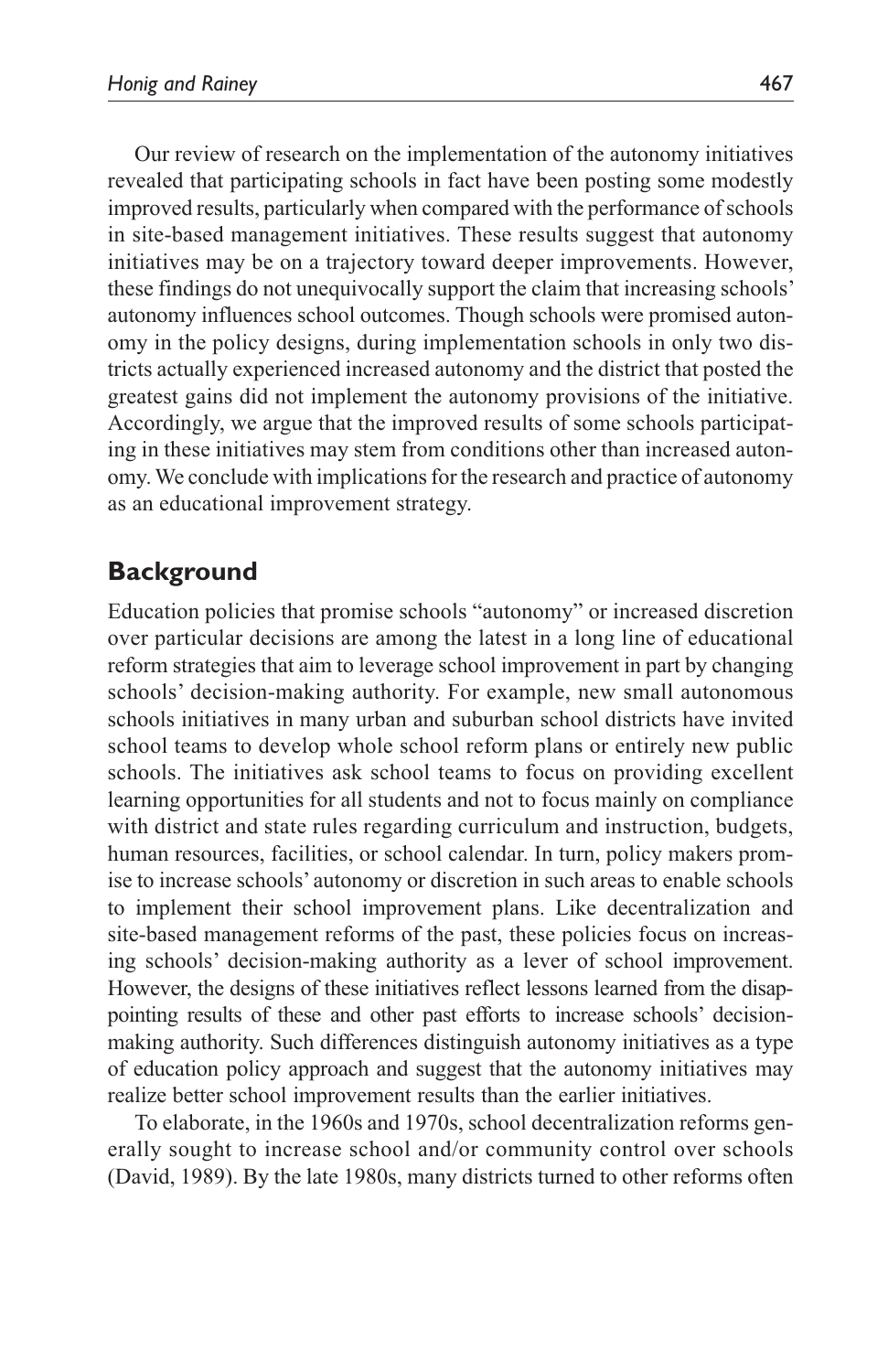titled site-based management or site-based decision making. Although their details varied, these policies stemmed from at least one main common underlying assumption: if policy makers shifted authority for various school-related decisions from broader levels of government (e.g., from district central offices) to individual schools and school communities, then schools would better be able to meet their students' needs than if district central office administrators or other policy makers made those decisions (Malen et al., 1990b; Peterson, 1991; Wohlstetter & Odden, 1992).

However, research on these initiatives did not bear out this assumption (Cotton, 1992; David, 1989; Malen et al., 1990a, 1990b; Murphy & Beck, 1995; Wohlstetter & Odden, 1992). For example, from their review of nearly 200 documents, including 98 policy reports and 8 systematic evaluations about school site-based management initiatives, Malen et al. (1990a) concluded that "there is little evidence that school-based management improves student achievement" (p. 56; see also Briggs & Wohlstetter, 2003; Cotton, 1992; Malen et al., 1990b; Peterson, 1991; Wohlstetter & Odden, 1992).

Researchers generally cited at least one of the following three reasons for these limited school performance results which we elaborate below: a lack of focus on teaching and learning improvement both in the policy designs and on the part of participating schools during implementation; policy makers' inattention to building schools' capacity for using their new authority to realize improvements for students; and school district central office administrators' failure to play key support roles in implementation—particularly when it came to actually providing participating schools with new decision-making authority. The new autonomy initiatives, whether intentionally or not, reflect these lessons in their designs. Accordingly, we argue that these initiatives represent a new wave of reforms to increase schools' decision-making authority.

First, previous reforms as implemented—and often as originally designed tended to focus marginally, at best, on teaching and learning improvement. For example, decentralization and site-based management initiatives generally emphasized changing the balance of authority between schools/ communities and their district central offices or the creation of school-based governance councils as main outcomes in and of themselves, not necessarily as strategies for helping schools improve teaching and learning (e.g., Arterbury & Hord, 1991). The development and management of these governing bodies consumed significant amounts of school staffs' time in ways that detracted from their focus on teaching and learning matters (Cotton, 1992; Hall & Galluzzo, 1991; Hill & Bonan, 1992; Leithwood & Menzies, 1998; Malen et al., 1990a, 1990b). When they did focus on issues beyond their own processes, school site management teams by and large concentrated not on instruction but on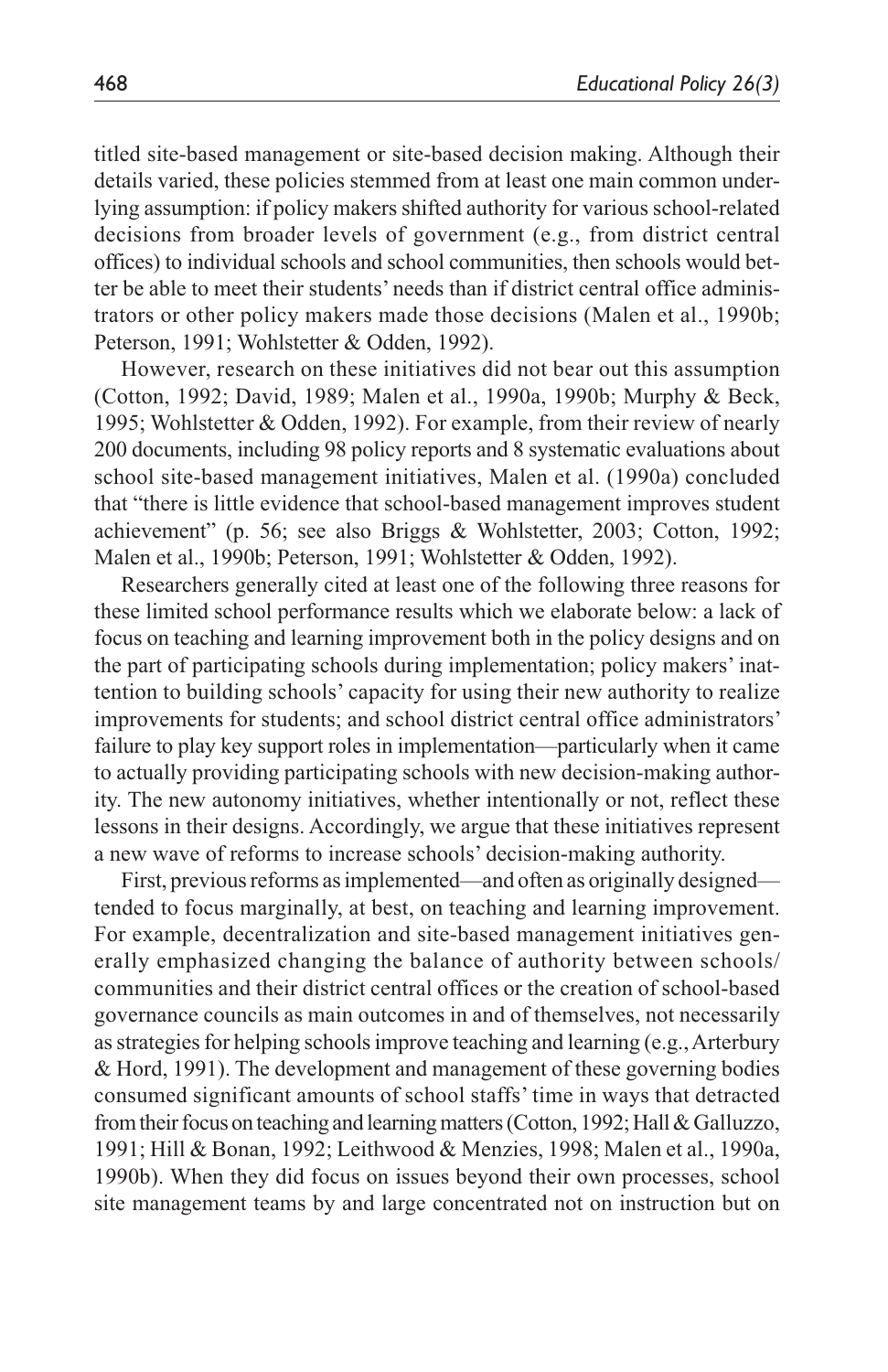"tertiary activities" (Peterson, 1991, n.p.) such as student discipline, campus aesthetics, staff responsibilities, and the distribution of funds often from small discretionary budgets (Arterbury & Hord, 1991; Cotton, 1992; David, 1989; Ogawa & White, 1994; Peterson, 1991; Wohlstetter & Odden, 1992). These activities did not substantially alter or improve the quality of teaching in classrooms–let alone student learning outcomes–and they may have actually limited the time available for school staff to focus on instructional improvement (Cotton, 1992).

By contrast, the new autonomy initiatives emerged in the early 2000s in a context of heightened emphasis on the quality of teaching and learning in classrooms and schools' achievement of high performance standards. Perhaps not surprisingly then, the policy designs of the new autonomy initiatives focus centrally on teaching and learning improvement and identify autonomy or new decision-making authority as one means to that end, not as an outcome in its own right. For instance, the application process for the New Century High Schools initiative in New York City, launched in 2002, invited school teams to map out not their strategy for school governance but for improving student learning outcomes as well as for realizing the initiatives' focal ten principles of effective schools—six of which directly related to teaching and learning improvement (New Visions for Public Schools [NVPS], 2007; Rubenstein, Reisner, Coon, & Fabiano, 2005). The school district offered schools various autonomies to assist schools in implementing their teaching and learning improvement strategies (Foley, Klinge, & Reisner, 2007; NVPS, 2007; Rubenstein et al., 2005). The new small autonomous schools initiatives in Chicago, Oakland (CA), and other cities likewise invited schools to generate innovative approaches to teaching and learning improvement and offered new autonomy in areas such as human resources, curriculum and instruction, and budgets to help schools create conditions supportive of implementation (Little & Wing, 2003; Sporte, Kahne, & Correa, 2004). As the Oakland school board policy authorizing this initiative stated, "The primary purpose of developing NSA [new small autonomous] schools is to raise student achievement and close the achievement gap for under-served students" (OUSD, 2000, p. 5).

To further reinforce their focus on teaching and learning improvement, some of these initiatives hold schools accountable for producing demonstrable improvements or risk losing their autonomy. For example, Boston's Pilot Schools policy created a school quality review process whereby school district central office staff assess each participating school every 5 years. The assessment includes an internal self-study, an external review of student performance, and a school site visit, after which the external reviewers recommend the renewal or nonrenewal of the school's status as a pilot school (Center for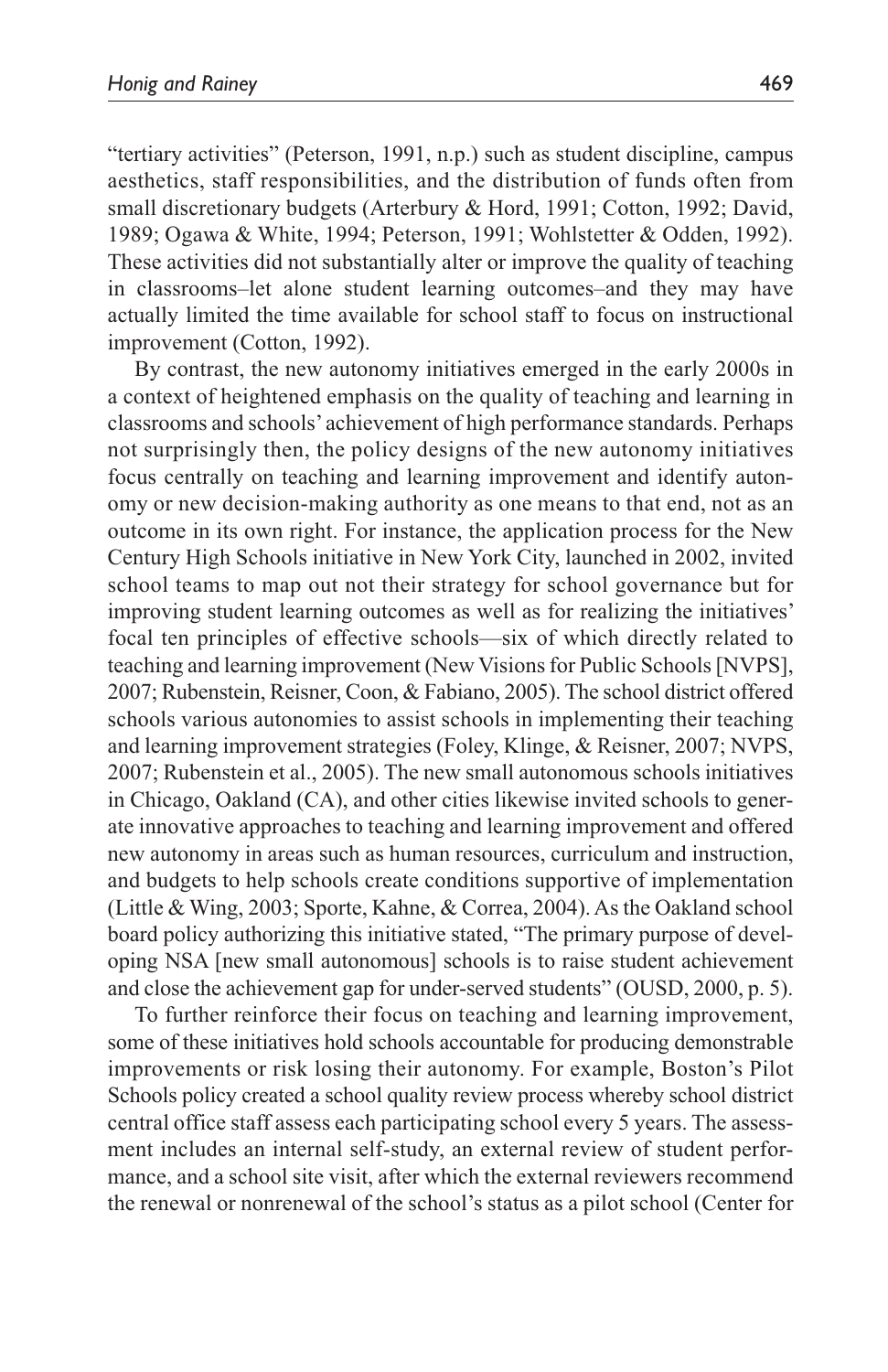Collaborative Education [CCE], 2006b). In Oakland, schools' continued participation in the initiative hinged on their achievement of student performance results (OUSD, 2000).

Second, implementation of the earlier reforms tended to falter in part because participating schools lacked the capacity to take on and make productive use of their new decision-making authority. As several reviews of school site-based management research concluded, principals, school site council members, and teachers all needed additional training in this regard but rarely received it (Briggs & Wohlstetter, 2003; Clune & White, 1988; Cotton, 1992; Malen et al., 1990b). For example, Ogawa and White (1994) found that for the most part, school site-based management policies "simply [made] . . . a general reference to the need for participants to understand the process of shared decision making" (p. 69). However, the policies rarely resulted in the actual allocation of time or other resources to help school staff build their capacity for convening and participating in site-based governance councils or for using their new authority in ways that promised to realize improved results for students (see also Clune & White, 1988; Malen et al., 1990a).

The designs of the new autonomy initiatives seem to anticipate school capacity as a main implementation impediment and promise targeted investments in building schools' capacity for implementation. For example, Oakland's 2000 new small autonomous schools policy required prospective school teams first to participate in the "Incubator"—a process designed to help them plan their school and identify the resources necessary for implementation (OUSD, 2000). Furthermore, selection criteria for school teams to participate in this initiative included teams' ready capacity to launch their school.

Third, school district central offices tended not to participate in supporting the implementation of decentralization, school site-based management, and similar prior initiatives (Arterbury & Hord, 1991; Ogawa & White, 1994). School district central offices often adhered closely to long-standing district norms supporting centralized or top-down authority and did not transfer the promised authority to schools (Malen et al., 1990b; Wohlstetter & Odden, 1992). District central offices also generally failed to provide time, funding, and other resource essential for implementation (Clune & White, 1988; Cotton, 1992; Malen et al., 1990b). Some district central offices bucked these trends and aimed to enable implementation mainly by allowing schools to apply for waivers or exemptions from some district policies as their main strategy for strengthening implementation (Wohlstetter, Smyer, & Mohrman, 1994). However, waivers generally removed barriers to implementation but did not necessarily result in the proactive provision of implementation supports (United States Department of Education, 1998).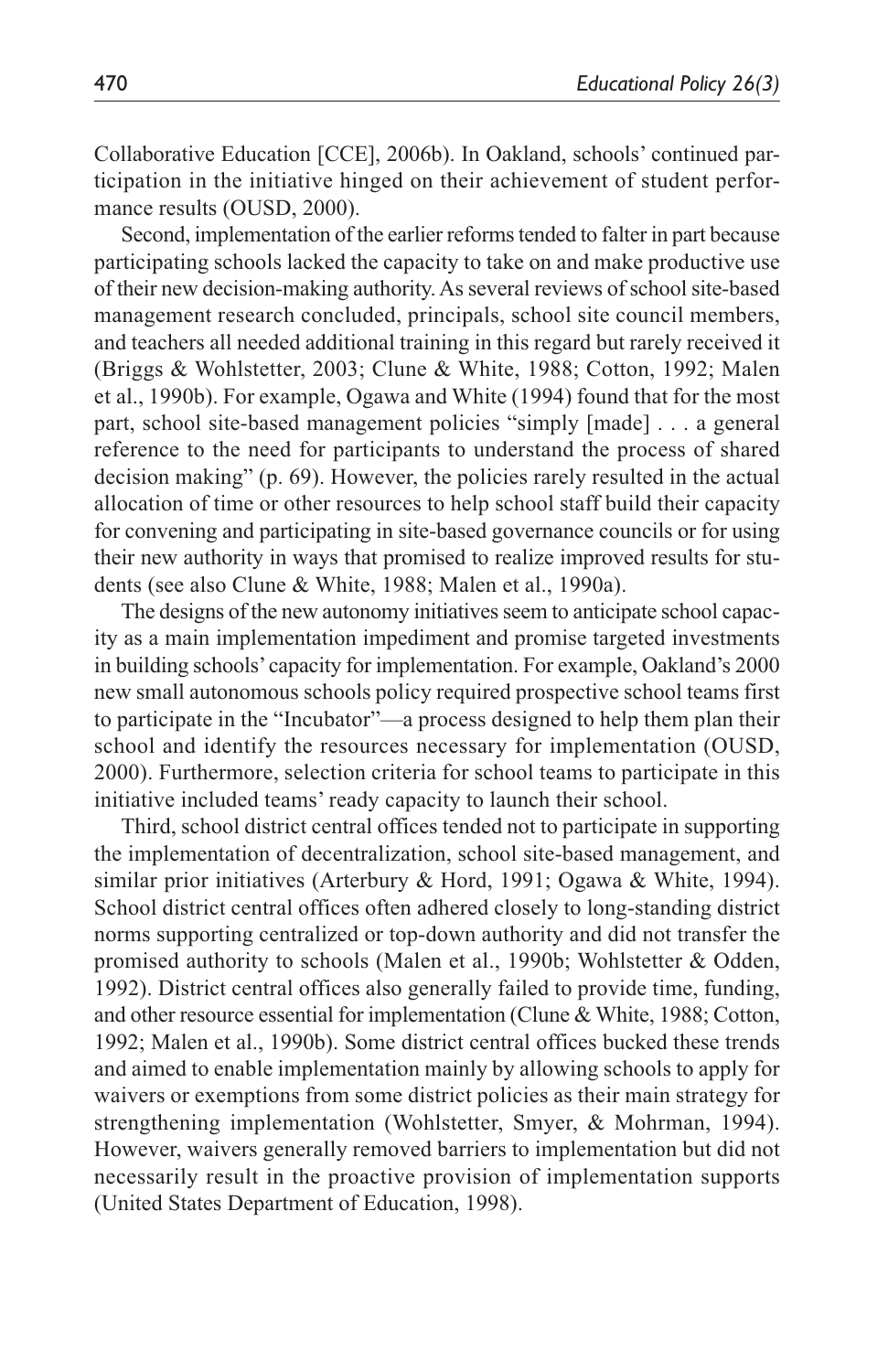By contrast, school district central offices appear in many contemporary autonomy policy designs as key participants in and enablers of implementation. For example, in CPS, the authorizing school board policy calls on the CPS district central office to actively support the implementation of the provisions of the policy including autonomy over budgets, curriculum and instruction, facilities, human resources, and schedule. Whereas many school site-based management initiatives of the 1990s stemmed from state policy, district central offices are the main designers of most of the new autonomy initiatives and cast themselves as key leaders in helping schools make productive use of their new autonomy (Honig, 2009a, 2009b). In this way, the autonomy initiatives depart from such previous reforms by not treating authority as a zero-sum game—a fixed resource held by either the central office or schools and as a resource that may increase for one only at the expense of the other's authority. Instead, both central offices and schools have key roles to play in enabling implementation (Honig, Lorton, & Copland, 2009; see also Fuhrman & Elmore, 1990).

In sum, we argue that "autonomy initiatives" mark a new wave of reform approaches that use increases in schools' decision-making authority to spur school improvement. At least three distinctive features mark this new wave: a central emphasis on teaching and learning, a focus on and investment in school capacity building, and the involvement of district central offices as key implementation supporters. Given that inattention to these features contributed to limited results of previous reforms, their inclusion in the designs of the new autonomy initiatives led us to hypothesize that the new autonomy initiatives might post better school improvement results than schools participating in the prior reforms. To what extent is the implementation of the autonomy initiatives bearing out this hypothesis? Are autonomy initiatives actually faring better than the previous reforms in terms of their outcomes for students and schools? What conditions may account for the results?

## **Method**

To address these questions, we conducted a comprehensive, integrative review of empirical research on autonomy initiatives. Our review proceeded in several phases. First, we scanned research on past reforms that likewise aimed to increase schools' decision-making authority and policy documents on the more recent initiatives to identify the three distinguishing features of "autonomy initiatives" described above. We used that definition to focus our review.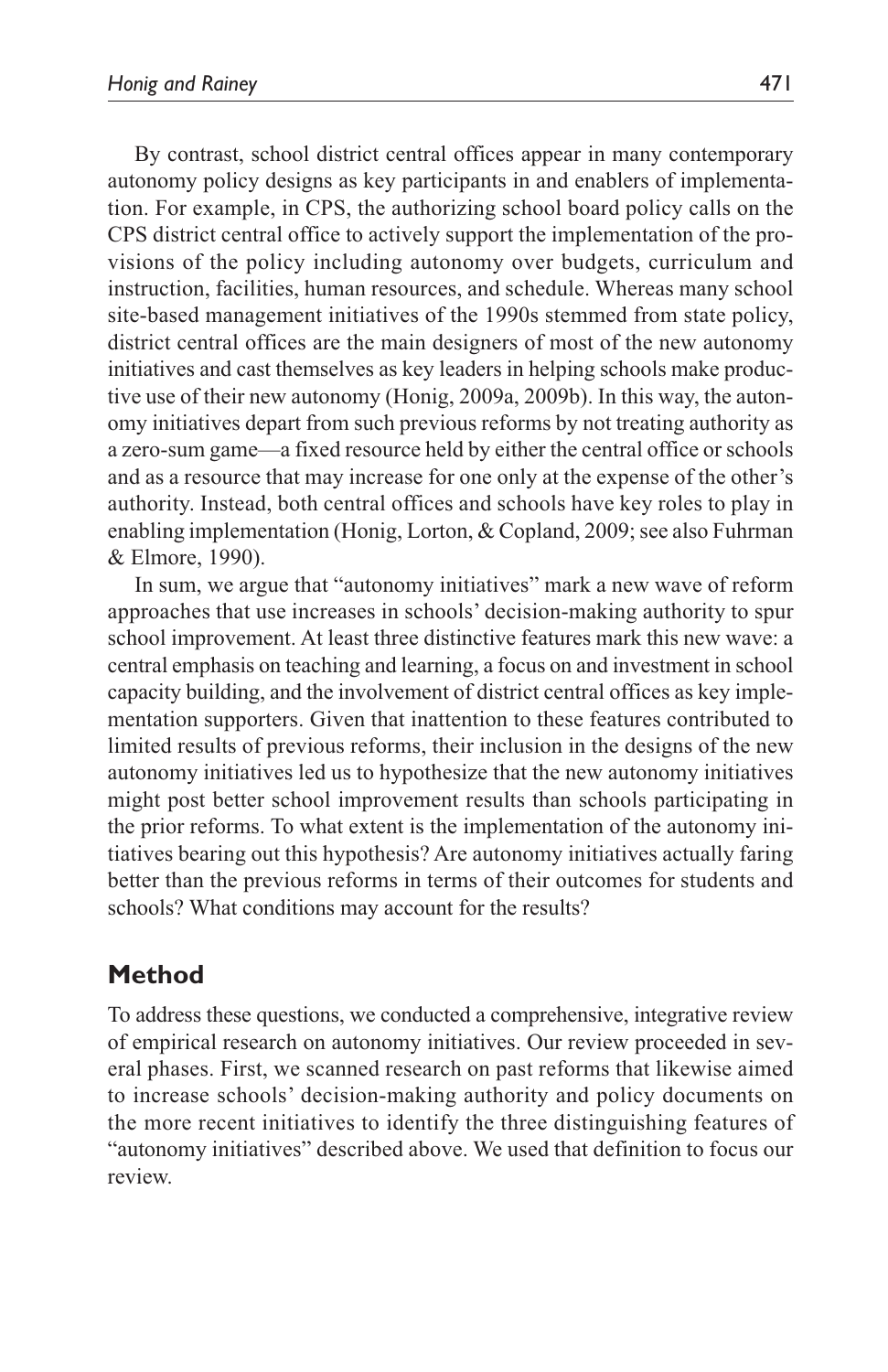Given the relative newness of these initiatives, we assumed that a limited number of studies would appear in peer-reviewed journals and that we would find the vast majority of empirical research in reports or conference papers. Accordingly, we relied on the ERIC and JSTOR databases for our searches of peer-reviewed journal sources, but we also examined the websites of agencies (e.g., The Chicago Consortium for School Research) that we knew had funding to evaluate or otherwise study these initiatives, websites of school districts implementing autonomy initiatives, and the online program for the American Educational Research Association's Annual Meetings for all years since its development in 2004.

In searching these sources, we first used the key words "autonomy" and "school." This initial search yielded almost 1,575 documents on a wide range of topics including teacher autonomy, school systems outside the United States, and theoretical or advocacy pieces as well as the object of our search. We sorted out documents unrelated to the formal policy initiatives of interest here or that did not present results from an empirical study. Given differences in authority structures across countries, we also decided to focus our review on studies conducted in U.S. school systems. This careful sorting process yielded 13 documents. We then searched those documents for the names of specific autonomy initiatives (e.g., Chicago High School Redesign Initiative) and conducted additional ERIC, JSTOR, and web searches for documentation from empirical studies of those initiatives. This process yielded an additional 37 documents.

As findings about the autonomy initiatives tended to be spread across multiple documents, we grouped all documents by initiative and considered those documents together as a set of evidence about the performance of the given autonomy initiative.<sup>1</sup> For example, our set on Oakland's (CA) new small autonomous schools included documents from two different externally generated evaluations (Cross City Campaign for Urban School Reform, 2002; Durant, 2004; Durant, Eng, & Naughton, 2003), reports of evaluations commissioned by the district (Little & Wing, 2003; Strategic Measurement, 2007; Vasudeva, Darling-Hammond, Newton, & Montgomery, 2009), and basic research studies on various aspects of the initiative such as the participation of community organizations (Gold, Simon, & Brown, 2002; Mediratta, Shah, & McAlister, 2008) and the school district central office (Honig, 2002, 2003, 2009a, 2009b). We considered all these sources together as a set of evidence about implementation of this initiative and triangulated findings across studies.

In compiling our sets, we excluded non-peer-reviewed reports about particular initiatives generated from single organizations when we could not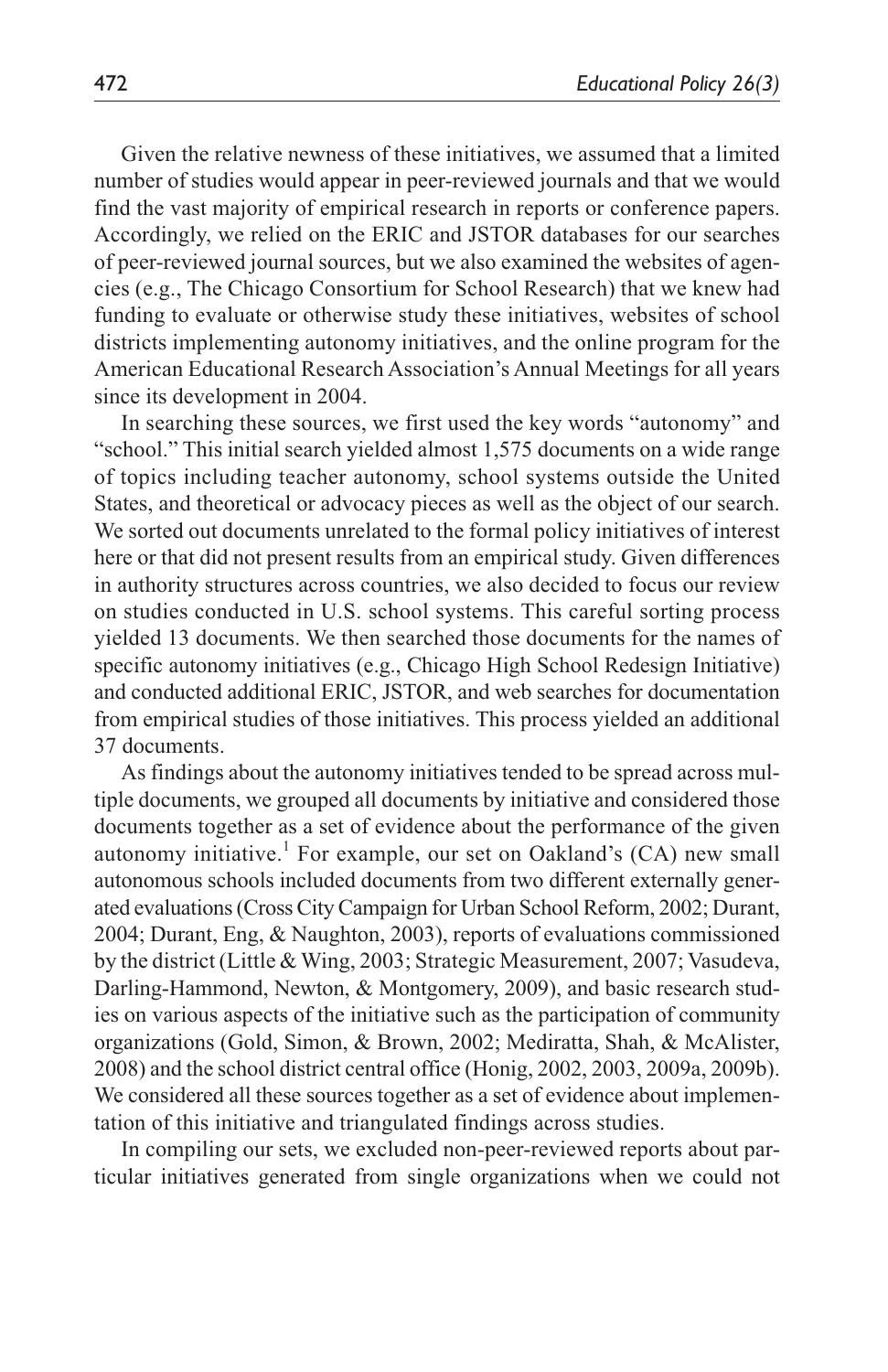triangulate their findings with reports of other organizations. For example, we had only one conference paper about the Belmont Zone of Choice initiative in Los Angeles, so we excluded that document from our review. Likewise, we had only one report of empirical findings about the High School Reform Initiative in Baltimore, Maryland. As we could not consider those findings alongside findings from another independent analysis, we excluded that report from our review. By contrast, we were concerned about the validity and reliability of findings from the Center for Collaborative Education (CCE) about Boston Pilot Schools in part because a main formal mission of CCE is to advocate for school autonomy, potentially biasing them toward positive research findings. Furthermore, their research generally relied on simple associations between school outcomes and school autonomy and not more rigorous procedures (e.g., control groups, robust theoretical causal models) for drawing such conclusions. Ultimately, we decided to include the CCE reports in our analysis, albeit with explicit caveats, because we were able to consider their findings alongside reports commissioned by another organization, The Boston Foundation. Table 1 lists the sources included in our final review grouped by the autonomy initiative each source referenced.

We then carefully read all documents in our final group of documents and coded them for information about initiative designs, empirical findings about student and school outcomes, and the process of implementation. We used the information about initiative designs to systematically check our claims about the distinctive features of autonomy initiative designs, deriving claims about the designs only if they fit all the initiatives. We drew our conclusions about student and school outcomes when we could verify them with studies that rested on adequate evidence appropriate to their claims (e.g., if they included controls for student and school characteristics rather than simple means comparisons when deriving claims about the impact of initiatives on student performance).

In forming our claims about implementation process, we reviewed all the studies for information about implementation. However, we reported only the information about implementation processes and mediating conditions that we found across at least three initiatives or that individual researchers had linked to outcomes using rigorous research methods. We also took care in our presentation of those findings to say that there *may be* an association between those processes and initiative outcomes rather than claiming that the processes in fact caused the outcomes.

Despite these careful steps to safeguard the quality of our analysis, our review has several limitations that we addressed in particular ways. For one,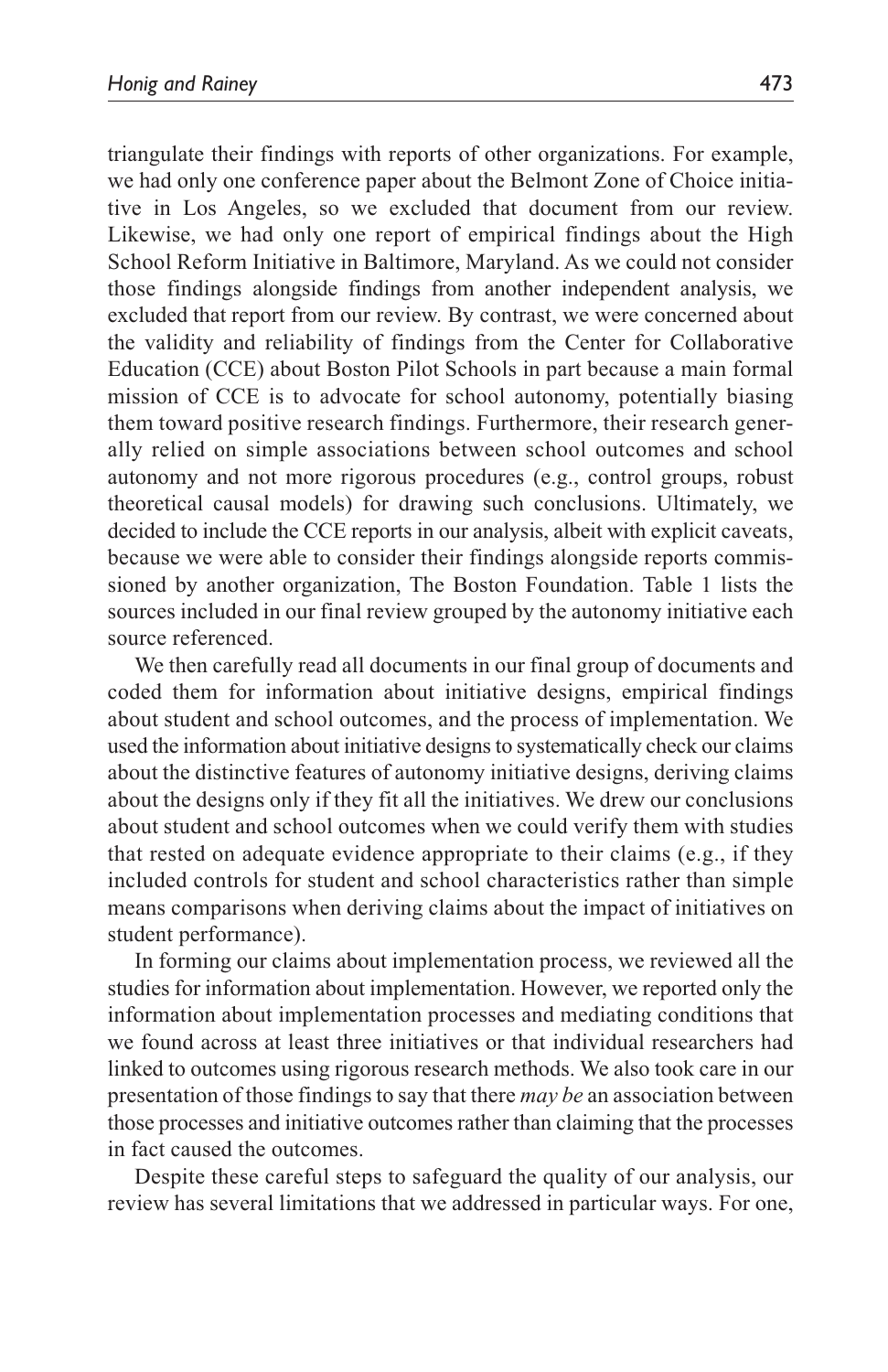| <b>Initiative</b>                                                                  | Year                                                                 | Source                                                                                                                                                                                                                                                                        | Type                                                                                                               |
|------------------------------------------------------------------------------------|----------------------------------------------------------------------|-------------------------------------------------------------------------------------------------------------------------------------------------------------------------------------------------------------------------------------------------------------------------------|--------------------------------------------------------------------------------------------------------------------|
| <b>Boston Public</b><br>Schools: Pilot<br>Schools                                  | 2009<br>2001                                                         | Abdulkadiroglu et al. (2009)<br>Center for Collaborative Education<br>(2001)                                                                                                                                                                                                  | Report<br>Report                                                                                                   |
|                                                                                    | 2004                                                                 | Center for Collaborative Education<br>(2004)                                                                                                                                                                                                                                  | Report                                                                                                             |
|                                                                                    | 2006                                                                 | Center for Collaborative Education<br>(2006a)                                                                                                                                                                                                                                 | Report                                                                                                             |
|                                                                                    | 2006                                                                 | Center for Collaborative Education<br>(2006b)                                                                                                                                                                                                                                 | Report                                                                                                             |
|                                                                                    | 2007                                                                 | Center for Collaborative Education<br>(2007)                                                                                                                                                                                                                                  | Report                                                                                                             |
|                                                                                    | 2000                                                                 | Johnson and Landman (2000)                                                                                                                                                                                                                                                    | Journal article                                                                                                    |
|                                                                                    | 2010                                                                 | Therriault, Gandhi, Casasanto, and<br>Carney (2010)                                                                                                                                                                                                                           | Report                                                                                                             |
|                                                                                    | 2007                                                                 | Tung and Ouimette (2007)                                                                                                                                                                                                                                                      | Conference paper                                                                                                   |
| Chicago Public<br>Schools: Chicago<br>High School<br>redesign initiative           | 2009<br>2009<br>2005<br>2006<br>2003<br>2004<br>2010<br>2008<br>2006 | Honig (2009a)<br>Honig (2009b)<br>Kahne, Sporte, and Easton (2005)<br>Kahne, Sporte, and de la Torre (2006)<br>Sporte, Correa, Kahne, and Easton<br>(2003)<br>Sporte, Kahne, and Correa (2004)<br>Sporte and de la Torre (2010)<br>Stevens (2008)<br>Stevens and Kahne (2006) | Journal article<br>Conference paper<br>Journal article<br>Report<br>Report<br>Report<br>Report<br>Report<br>Report |
|                                                                                    | 2008                                                                 | Stevens, Sporte, Stoelinga, and Bolz<br>(2008)                                                                                                                                                                                                                                | Report                                                                                                             |
| New York City<br>Department<br>of Education:<br>Performance-<br>driven budgeting   | 2002<br>2000<br>2003                                                 | Siegel and Fruchter (2002)<br>Siegel, Zurer, and Fruchter (2000)<br>Stiefel, Schwartz, Portas, and Kim (2003)                                                                                                                                                                 | Report<br>Report<br>Journal article                                                                                |
| New York City<br>Department of<br><b>Education: New</b><br>Century High<br>Schools | 2007<br>2007<br>2006<br>2003<br>2005                                 | Foley, Klinge, and Reisner (2007)<br>New Visions for Public Schools (2007)<br>Policy Studies Associates (2006)<br>Reisner, Rubenstein, Johnson, and<br>Fabiano (2003)<br>Rubenstein, Reisner, Coon, and<br>Fabiano (2005)                                                     | Report<br>Report<br>Report<br>Report<br>Report                                                                     |

**Table 1.** Review Sources

*(continued)*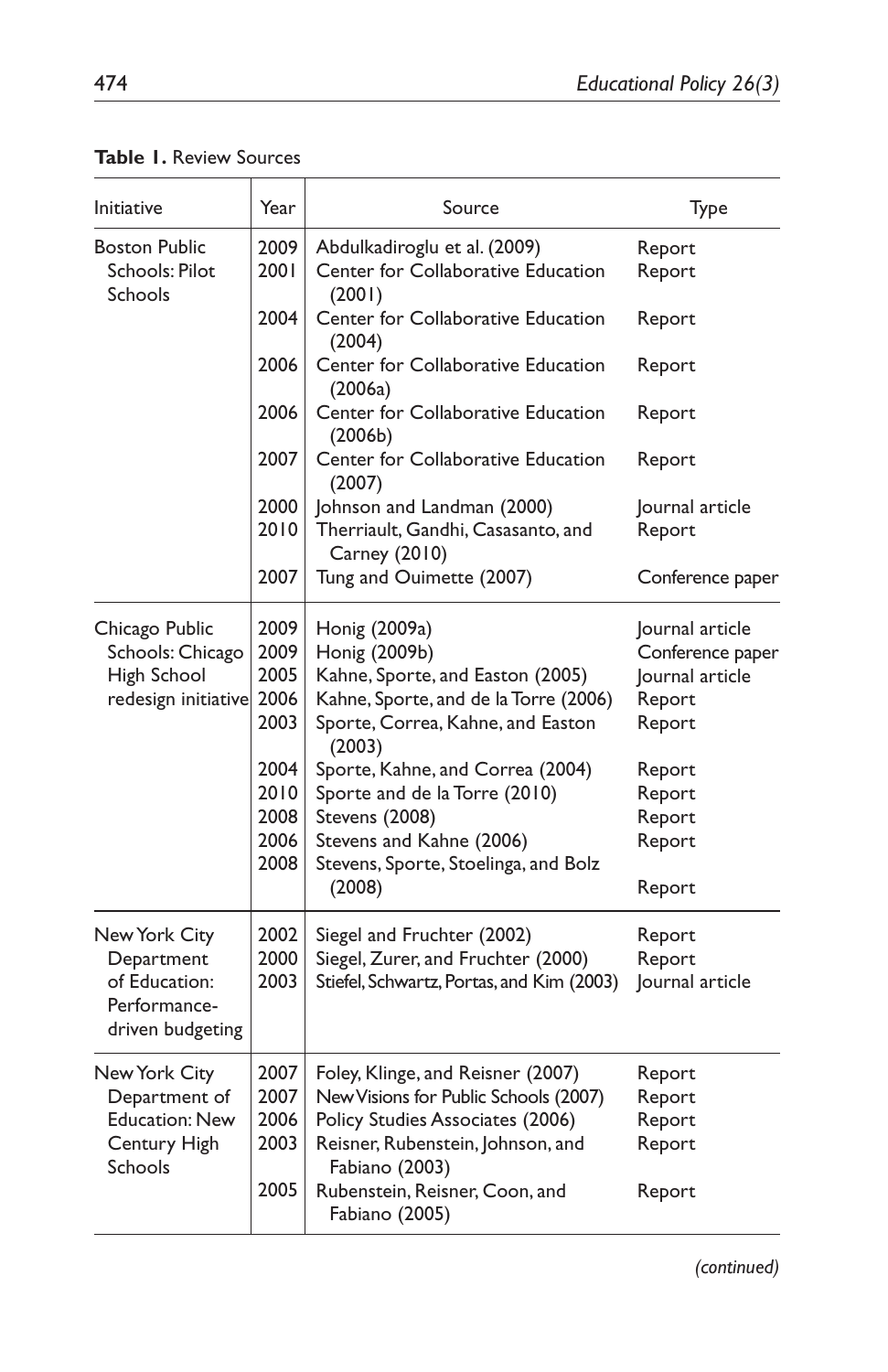| <b>Initiative</b>                                                                     | Year | Source                                                      | Type             |
|---------------------------------------------------------------------------------------|------|-------------------------------------------------------------|------------------|
| Oakland Unified<br><b>School District</b><br>(CA): New small<br>autonomous<br>schools | 2008 | Chambers, Shambaugh, Levin, Muraki,<br>and Poland (2008)    | Report           |
|                                                                                       | 2002 | Cross City Campaign for Urban<br>School Reform (2002)       | Report           |
|                                                                                       | 2004 | Durant (2004)                                               | Report           |
|                                                                                       | 2003 | Durant, Eng, and Naughton (2003)                            | Report           |
|                                                                                       | 2002 | Gold, Simon, and Brown (2002)                               | Report           |
|                                                                                       | 2002 | Honig (2002)                                                | Report           |
|                                                                                       | 2003 | Honig (2003)                                                | Report           |
|                                                                                       | 2009 | Honig (2009a)                                               | Journal article  |
|                                                                                       | 2009 | Honig (2009b)                                               | Conference paper |
|                                                                                       | 2003 | Little and Wing (2003)                                      | Report           |
|                                                                                       | 2009 | McLaughlin, Scott, Deschenes,<br>Hopkins, and Newman (2009) | <b>Book</b>      |
|                                                                                       | 2008 | Mediratta, Shah, and McAlister (2008)                       | Report           |
|                                                                                       | 2000 | Oakland Unified School District (2000)                      | Policy document  |
|                                                                                       | 2003 | Raywid, Schmerler, Phillips, and Smith<br>(2003)            | <b>Book</b>      |
|                                                                                       | 2007 | Strategic Measurement (2007)                                | Report           |
|                                                                                       | 2009 | Vasudeva, Darling-Hammond,<br>Newton, and Montgomery (2009) | Report           |

**Table 1. (continued)**

given the nascent stage of the source research, we could not use "peer review" in all cases as a proxy for research quality. In our analysis, we emphasized the findings that appeared in peer-reviewed journal articles and reports especially when claims between peer-reviewed and non-peer-reviewed publications conflicted. We also triangulated claims across multiple authors and source organizations, when possible, and reported only those findings corroborated by multiple independent sources. We identify the source of findings in our discussion below as well as in Table 1 to allow readers to judge for themselves the merits of our claims. Also, we were able to triangulate claims about only five distinct initiatives across four school districts, a sample we considered too small to use as the basis for generalizations about most or all autonomy initiatives. Accordingly, we take care in our presentation of findings to limit the scope of our claims to the initiatives in our sample and not to draw inappropriate conclusions about autonomy as a school improvement strategy.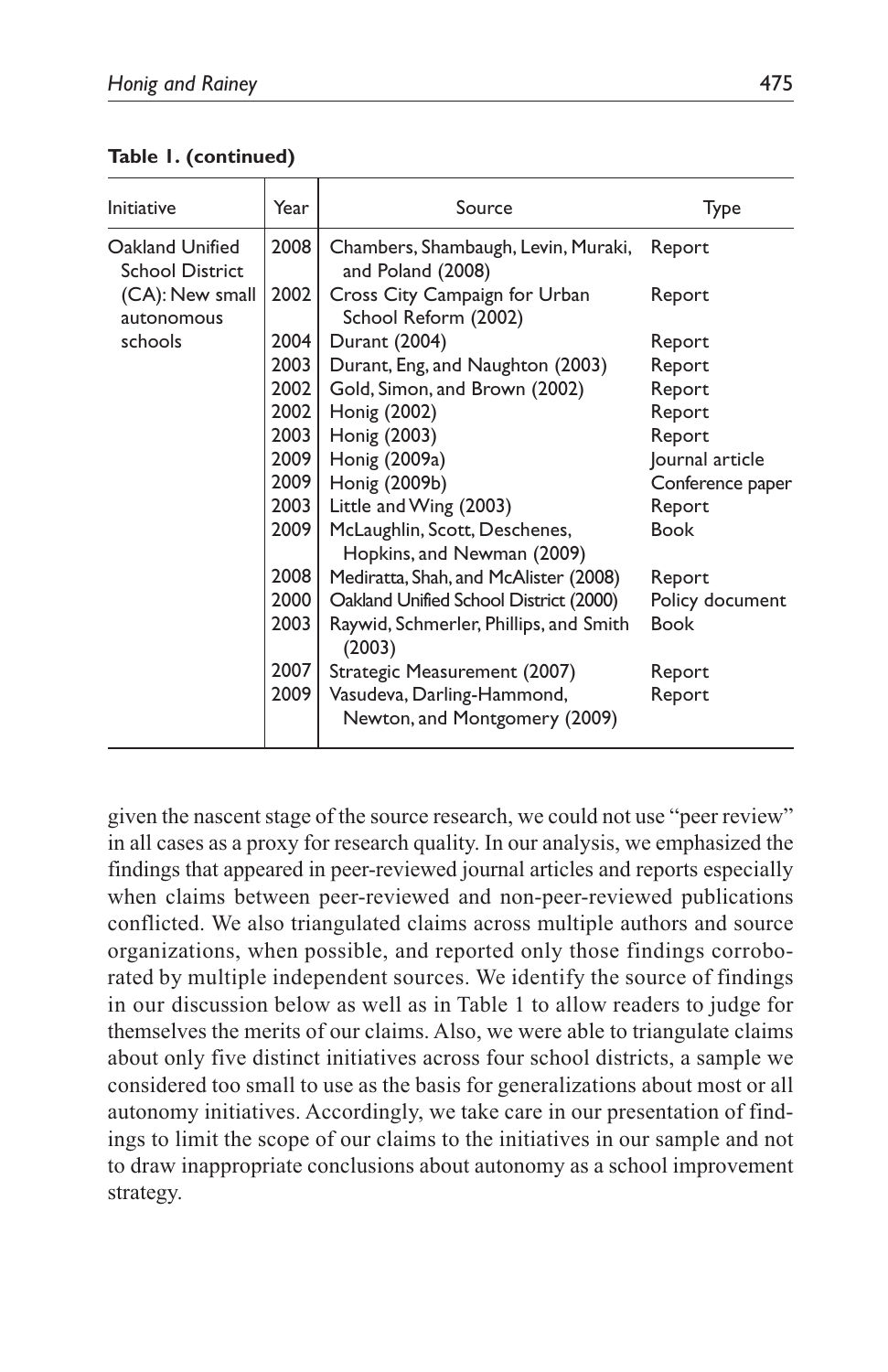## **Findings**

Overall, as we elaborate in this section, we found that schools participating in the autonomy initiatives in certain systems posted some modest improvements in school performance. Specifically, researchers associated only one autonomy initiative with gains in standardized test scores, but in most of the districts (and all of the districts where researchers analyzed these results), attendance and graduation rates were better in participating versus nonparticipating schools. To the extent that progress along these indicators may set the stage for deeper improvements in school performance, these indicators, coupled with the improved test scores in the one district, suggest the autonomy initiatives may have been on a trajectory toward realizing deeper school improvements. However, these improvements did not necessarily stem from schools' increased autonomy. As our implementation analysis revealed, participating schools tended not to experience increases in their decision-making authority. Some central office staff appeared to be actively working to enable schools' autonomy but facing *systemic barriers* in the process. Therefore, we conclude that the modestly positive school results may have been fueled by other aspects of the autonomy initiatives including their emphasis on teaching and learning improvement and the provision of supports for building schools' capacity for such results.

## *Initiative Outcomes*

Schools participating in the autonomy initiatives (called, simply, "participating schools" below) have posted some improvements on standardized achievement tests in one district but inconclusive results in other systems. On the high end, according to multiple studies using different methods, Oakland's new small autonomous schools achieved statistically significant gains in standardized performance results—a striking result, given that more than one third of the districts' schools participated in the initiative at the time of the most recent study (Vasudeva et al., 2009). For example, one evaluation by Strategic Measurement (2007) used prediction models to determine whether participating schools accelerated student learning faster than other schools. This study reported that students in participating elementary and middle schools were more likely "to meet or exceed predicted scores on the California Standards Test (CST) in English and Language Arts" (Strategic Measurement, 2007, p. 77). A series of studies conducted early in the initiative compared school-wide averages on standardized tests and confirmed that on average, new small autonomous schools outperformed other schools (Durant, 2004;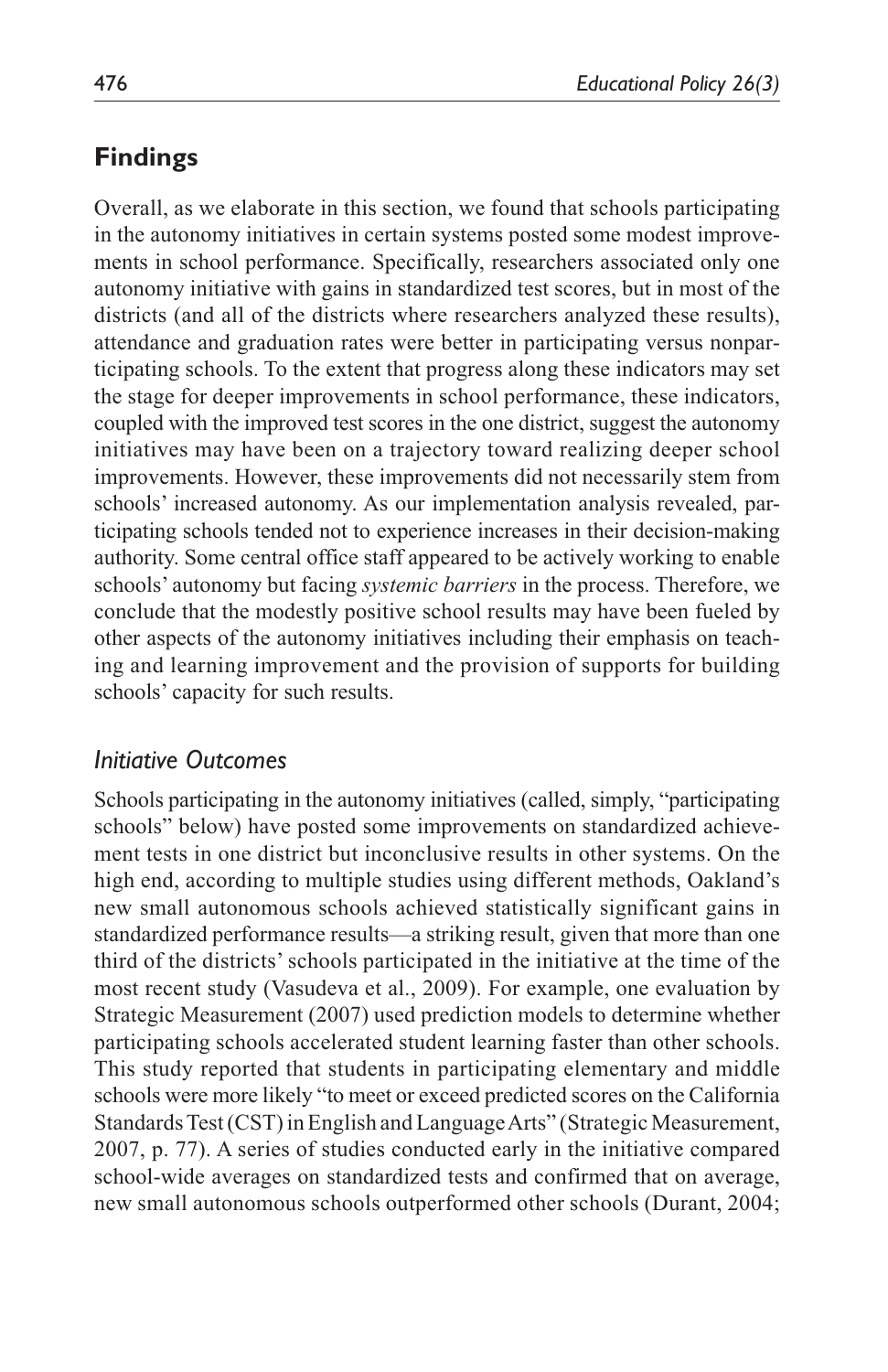Durant et al., 2003). A study conducted in 2008 used a value-added productivity analysis to compare student performance on the math and English/ language arts portions of the CST at participating and nonparticipating schools. This study found that, on average, participating elementary and high schools were more "productive" than nonparticipating schools. The study also found that for each year a participating school was opened, students' scores increased on the English and language arts and math portions of the CST by approximately 1% point (.024 and .022 standard unit scores, respectively) per year; these results mean that after 5 years, an average student "would be gaining 5 percentile points per year beyond what they would have gained in an older school [a nonparticipating school]" (Vasudeva et al., 2009, pp. 14-15). These results led the researchers to conclude that new small autonomous schools experienced a "substantial increase in productivity" (Vasudeva et al., 2009, p. 15) the longer they were open.

Analyses in other districts revealed far more inconclusive associations between participation in the autonomy initiatives and standardized achievement measures. For instance, in Boston CCE (2004, 2006a, 2007) conducted a simple comparison of mean standardized achievement scores between participating and nonparticipating schools. They concluded that students in participating schools performed better than students in nonparticipating schools. However, the more rigorous analysis by Abdulkadiroglu et al. (2009) compared participating schools with nonparticipating traditional schools and charter schools using two different methods: one that statistically controlled for student characteristics such as free and reduced-price lunch status and race and ethnicity and the other that involved a natural experiment whereby researchers compared students who won lotteries to gain access to participating schools and those who lost the lotteries and attended other public schools (Abdulkadiroglu et al., 2009). The first analysis revealed that students in participating high schools scored slightly better than their counterparts in nonparticipating schools in English and language arts and math but the results from the natural experiment were not statistically significant. The study using statistical controls revealed that middle school students in participating schools "*may* actually *lose ground*" (p. 9, emphasis in original) compared with students in traditional schools. However, results from the natural experiment indicated no statistically significant performance differences for participating and nonparticipating middle schools.

Also, for example, in their examination of New York City's performancedriven budgeting initiative, Stiefel, Schwartz, Portas, and Kim (2003) assessed associations between participation in the initiative and student achievement over four consecutive years using a fixed-effects model that controlled for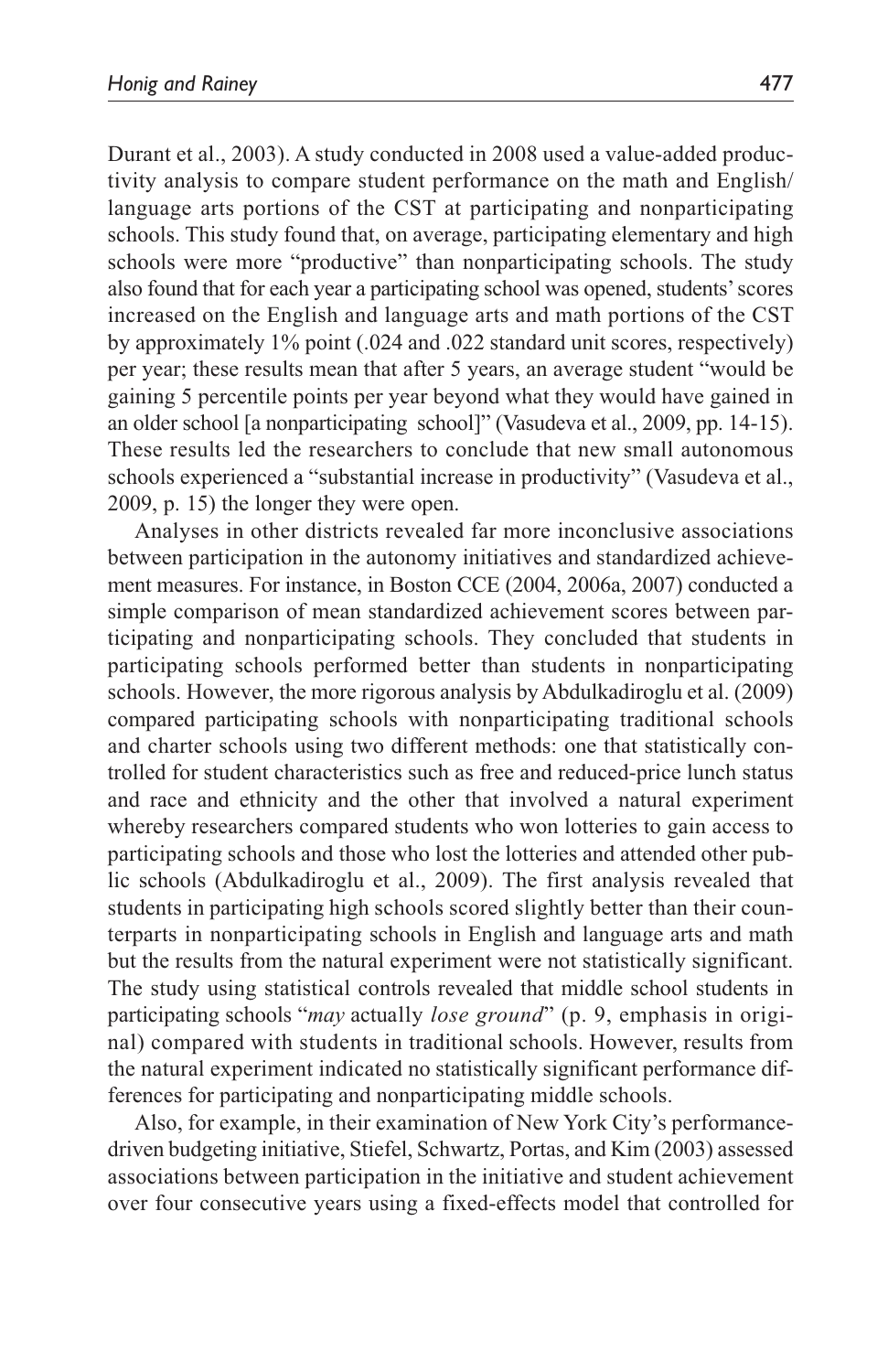both student and school characteristics. They found small but statistically significant improvements for students in participating schools on fourth-grade reading and math achievement tests and fifth-grade reading tests but no effect on fifth-grade math. In Chicago, Kahne, Sporte, and de la Torre (2006) examined 11th-grade test scores on the Prairie State Achievement Exam (PSAE) comparing students at participating and nonparticipating schools and controlling for various background variables and adjusting for concentration effects. They found no difference in scores between participating and nonparticipating schools. Even after additional years of implementation, students in participating schools scored no differently than their counterparts in nonparticipating schools on the national achievement test (ACT) or the PSAE (Sporte & de la Torre, 2010).<sup>2</sup>

Arguably, we should not expect change strategies as complex as the autonomy initiatives to affect in standardized test scores in their early years. Rather, if the initiatives are working well, they might have positive effects along "leading indicators" such as attendance and graduation rates. Such indicators, if positive, suggest schools may be on a trajectory toward improving outcomes more directly related to student learning (Celio & Harvey, 2005; Foley et al., 2010). Accordingly, we also looked for evidence of potential leading indicators of student performance. We found that in all districts where researchers analyzed such outcomes, the autonomy initiatives were associated with statistically significant improvements in school attendance and graduation rates. Overall, these results suggest that the initiatives may have been on a positive trajectory toward improving other results.

All the initiatives from which researchers measured attendance posted improvements. For example, attendance at participating schools in Boston was significantly higher than at nonparticipating schools. These higher attendance rates translated into almost two extra days of instruction per year at the elementary level, a week of additional instruction in middle schools, and more than 2 weeks of additional instructional time in participating high schools (CCE, 2006b). Students in participating Chicago schools were absent 2 weeks less on average than students in nonparticipating schools (Sporte & de la Torre, 2010).

Students in participating schools in all districts where these rates were compared graduated at higher rates than their counterparts in nonparticipating schools. For example, in Boston, researchers compared graduation rates in participating and nonparticipating schools using procedures that controlled for student characteristics. They found significantly higher graduation rates for participating schools compared with nonparticipating schools (Abdulkadiroglu et al., 2009). In Chicago, during the 2004-05 academic year, 57.2% of students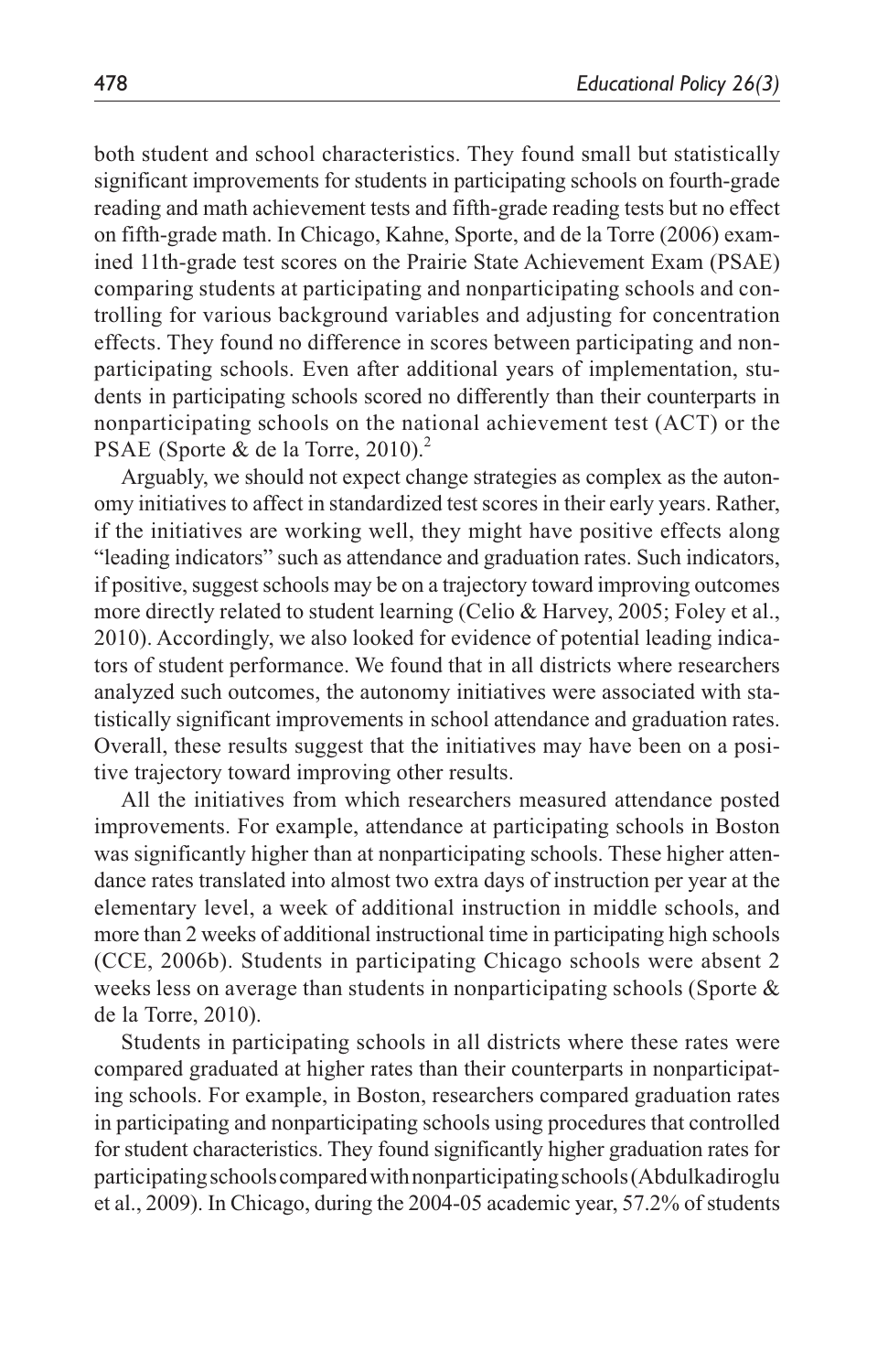in participating schools graduated on time compared with 46.4% of students in similar but nonparticipating public schools—a statistically significant difference at the .05 level (Sporte & de la Torre, 2010). Participating schools "were consistently more effective at graduating their most vulnerable students than other CPS schools" (Sporte & de la Torre, 2010, p. 22). On-time graduation rates in New York City's New Century High Schools were 78.2% in 2005-06 compared with 58.2% in all public high schools district wide and 60.6% in schools serving a similar population (NVPS, 2007). Likewise, participating schools in Oakland had graduation rates higher than those in the schools they replaced (Strategic Measurement, 2007). One high school's graduation rate in 2005-06 was 92% compared with the graduation rate of 46% posted by the large comprehensive high school it replaced (Strategic Measurement, 2007).

In summary, only one district's autonomy initiative posted gains in student performance on standardized achievement tests, but all of the initiatives with data available on attendance and graduation rates demonstrated significant improvements along those indicators. These results overall appear to be better than those of the previous reforms, but still limited. As noted above, research on site-based management and other previous reforms suggested that the limited results of those earlier initiatives stemmed in part from the initiatives' incomplete implementation. Does a similar analysis hold true for the autonomy initiatives? What does research reveal about the experience of schools in implementation that may at least in part account for such results and otherwise help round out an analysis of autonomy initiatives as a school improvement strategy?

## *Implementation Processes*

We found that some of the improvements in the designs of the autonomy initiatives had actually been implemented in these districts, but to varying degrees and often incompletely. As we discuss in this subsection, schools participating in the autonomy initiatives seemed to be focusing on activities to improve teaching and learning, though the evidence did not indicate the extent to which such activities have penetrated classroom practice. All districts made capacity-building supports available to schools but the quality of those supports varied, especially relative to schools' needs. Nonetheless, particularly when considered in light of their distinct absence in the context of the earlier initiatives, these conditions may have contributed to the relatively positive results of the autonomy initiatives in some systems.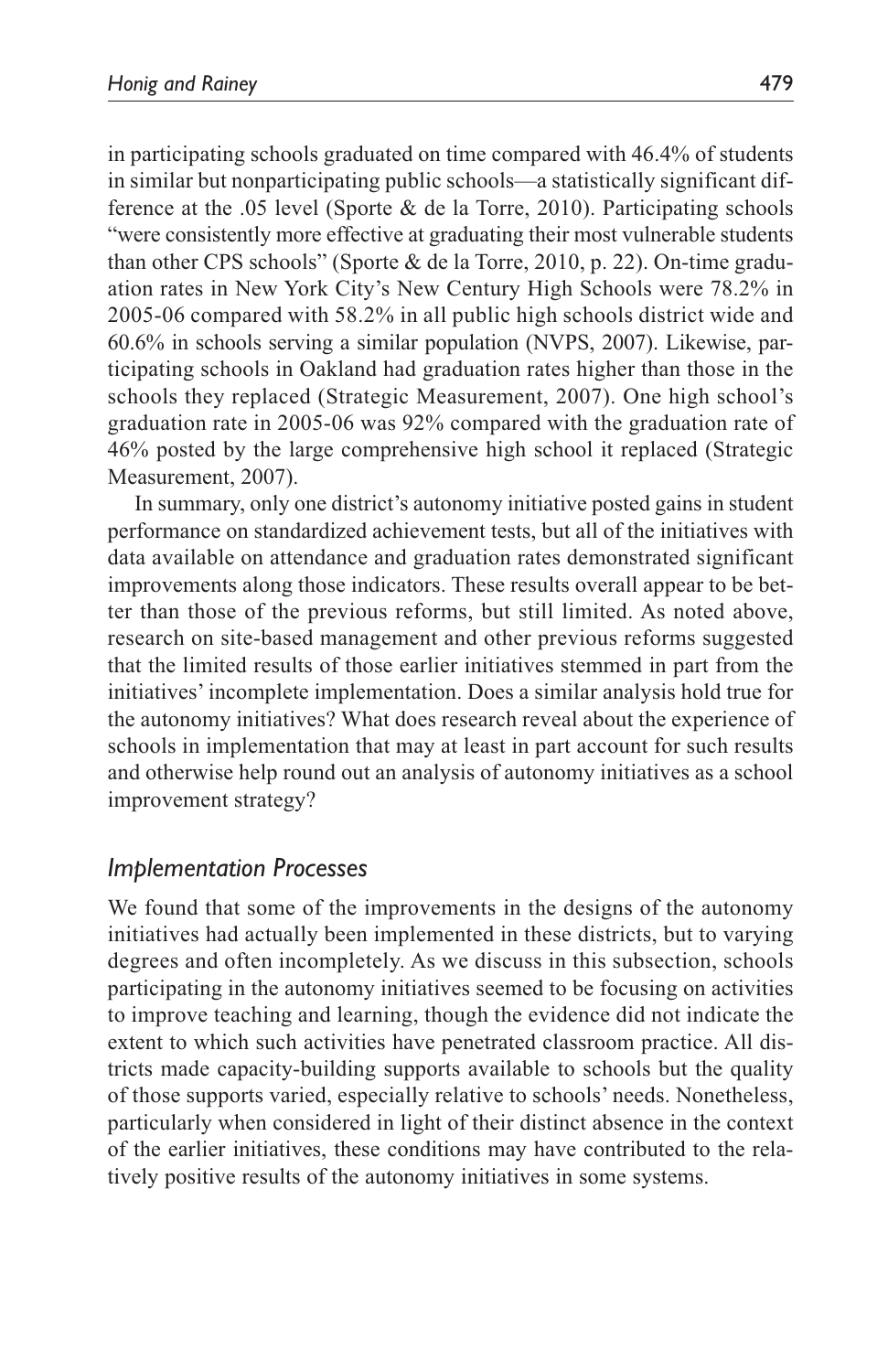Strikingly, for all initiatives, central office staff seemed to be engaged in supporting implementation. However, these administrators encountered challenges in realizing the autonomy provisions of the initiatives and, as a result, schools generally did not experience an increase in autonomy. Given the centrality of such discretion to the autonomy initiatives' change strategy, these results indicate that these autonomy initiatives were stalling in key aspects of implementation.

### *Schools' Focus on Teaching and Learning Improvement*

As noted above, the policies authorizing the autonomy initiatives and the guidelines for school applications across districts reinforced the importance of schools focusing their improvement efforts on strengthening teaching and learning. Evidence suggests that during implementation, participating schools generally did adopt this focus, though the studies did not reveal how deeply that focus penetrated actual classroom practice.

For example, the "request for applications" for participation in New York City's performance-driven budgeting initiative called on school applicants "to develop instructional improvement plans to meet student needs, and link school resources to those plans" (Siegel, Zurer, & Fruchter, 2000, p. vi). Applicants were required to develop systems for continuously revisiting their progress in implementing those plans and for revising and refining those plans based on various evidence of school performance. Two independent research teams substantiated that many schools put such systems in place. For example, researchers described how staff across participating schools routinely engaged with data and other evidence to identify struggling students. Some schools used that information to alter the mix of programs and practices within their schools to align with their improvement plans (Siegel et al., 2000; Siegel & Fruchter, 2002; Stiefel et al., 2003).

In further support of the claim that participating schools were focusing on teaching and learning improvement, most teachers participating in Oakland's new small autonomous schools reported in a survey that they agreed that "most organizational and instructional elements outlined in the original [school] design proposal are being implemented at their schools" (Strategic Measurement, 2007, p. 31). These elements included formal times for teacher collaboration and the development of a differentiated instructional approach to meet academic and cultural needs of a diverse student body. In Chicago, teachers in participating schools reported experiences that suggested they were focusing on improving teaching and learning, including significantly higher levels of collective responsibility for student achievement ( $p < .01$ )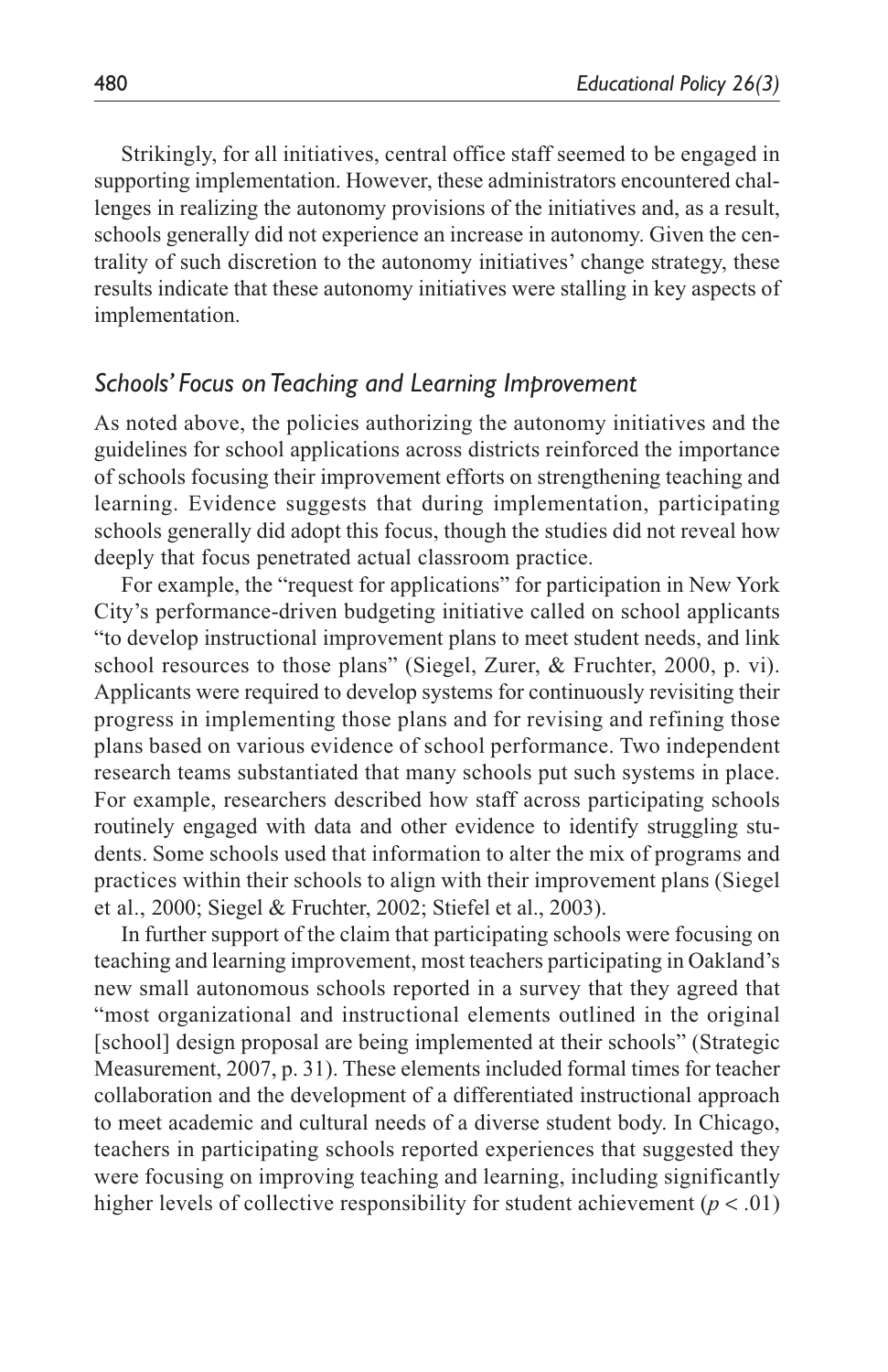than teachers in nonparticipating schools (Kahne et al., 2006). Juniors and firsttime freshmen at participating schools were more likely than their counterparts in nonparticipating schools to report that their teachers held them to high academic expectations (Kahne et al., 2006; Kahne, Sporte & Easton, 2005).

Overall, these findings suggest that participating schools have been focusing on teaching and learning improvement in the sense that they have been engaging in school improvement planning processes and that teachers report they have adopted such a focus. Such evidence does not substantiate the extent to which participating schools were actually improving classroom practice. Nonetheless, these results do suggest that particularly when compared with schools' participating in earlier site-based management and decentralization initiatives, participating schools were focusing implementation not mainly on the creation of decision-making structures but on processes within schools related to teaching and learning improvement.

## *Engagement With Capacity-Building Supports*

The designs of the autonomy initiatives called for building the capacity of schools to realize teaching and learning improvements. We found that during implementation, participating schools across districts did have access to and occasionally engaged in various capacity-building supports focused on teaching and learning. The influence of those supports may have been mediated by schools' readiness for implementation or their starting level of capacity.

For example, in Oakland where multiple research studies reported gains in student performance along various indicators, prospective school teams participated in the new small autonomous schools "Incubator." The Incubator, essentially a series of professional development sessions, led school design teams through a process of developing schools focused on the initiative's goals of high-quality teaching and learning and equity. Initially, the sessions of the Incubator focused on how to develop high-quality school designs. Over time, the Incubator sessions also emphasized the development of detailed implementation plans that spelled out how the school teams would put their teaching and learning strategies into practice and otherwise build their capacity for implementation (Honig, 2009a; Strategic Measurement, 2007, Vasudeva et al., 2009). Once the district selected schools to participate in the initiative, coaches connected to the Incubator worked on-site at participating schools to assist with implementation (Little & Wing, 2003).

School principals and central office administrators reported that the Incubator provided a major support for school design teams and many school respondents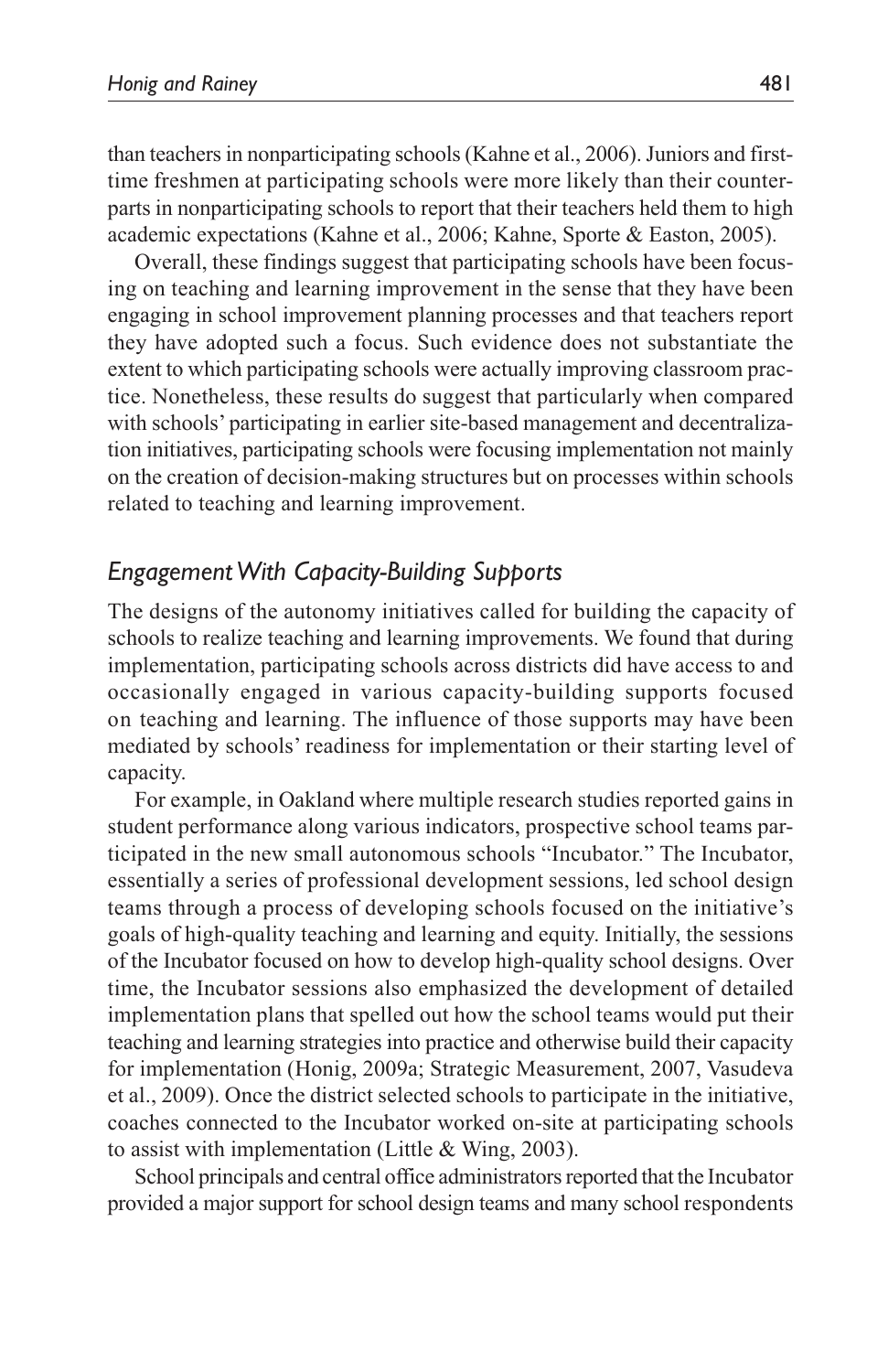associated their performance gains (as noted above) with their participation in the Incubator. Researchers' independent observations supported these claims (Honig, 2009a). For example, researchers attributed early school successes in "developing their school programs and focusing on rich and rigorous school designs" to support they received through the Incubator (Vasudeva et al., 2009, p. 50).

At least two independent researchers also argued that capacity for implementation of autonomy initiatives included close support relationships with community members. Absent such community support, schools risked running into such implementation roadblocks as residents protesting the creation of new schools in their neighborhoods or seeking to avoid the closing of longstanding schools for replacement by new small autonomous schools. These researchers revealed how a local community-organizing group in Oakland worked with some school design teams to help them engage their communities in their school planning and implementation processes in ways that may have been consequential to implementation (Gold et al., 2002; McLaughlin, Scott, Deschenes, Hopkins, & Newman, 2009; Mediratta et al., 2008).

In New York where performance results for schools participating in the New Century High Schools initiative were more mixed, schools also had access to intensive supports for building their capacity for implementation, but those supports may not have been consistently provided or of consistent high quality. Specifically, independent researchers concluded that the school reform support provider, NVPS, helped participating schools build their capacity for teaching and learning improvement through a process of "disciplined innovation." This process called on schools to continuously interrogate evidence of their progress to revise and refine their teaching and learning improvement approaches over time (Foley et al., 2007; Policy Studies Associates [PSA], 2006). NVPS also provided ongoing support to schools as issues arose. For instance, the first-year evaluation of the initiative indicated that instruction in participating high schools did not reflect the reform's goal of engaging students in personalized learning opportunities (PSA, 2006). In response, NVPS ran teacher trainings and summer workshops to help build school capacity in this area (NVPS, 2007). However, despite the availability of these supports, not all teachers reported that they were aware of the trainings and many did not attend. Teachers who participated in the trainings generally strongly agreed in surveys that they appreciated the extended time to collaborate with their peers (PSA, 2006; Reisner, Rubenstein, Johnson, & Fabiano, 2003).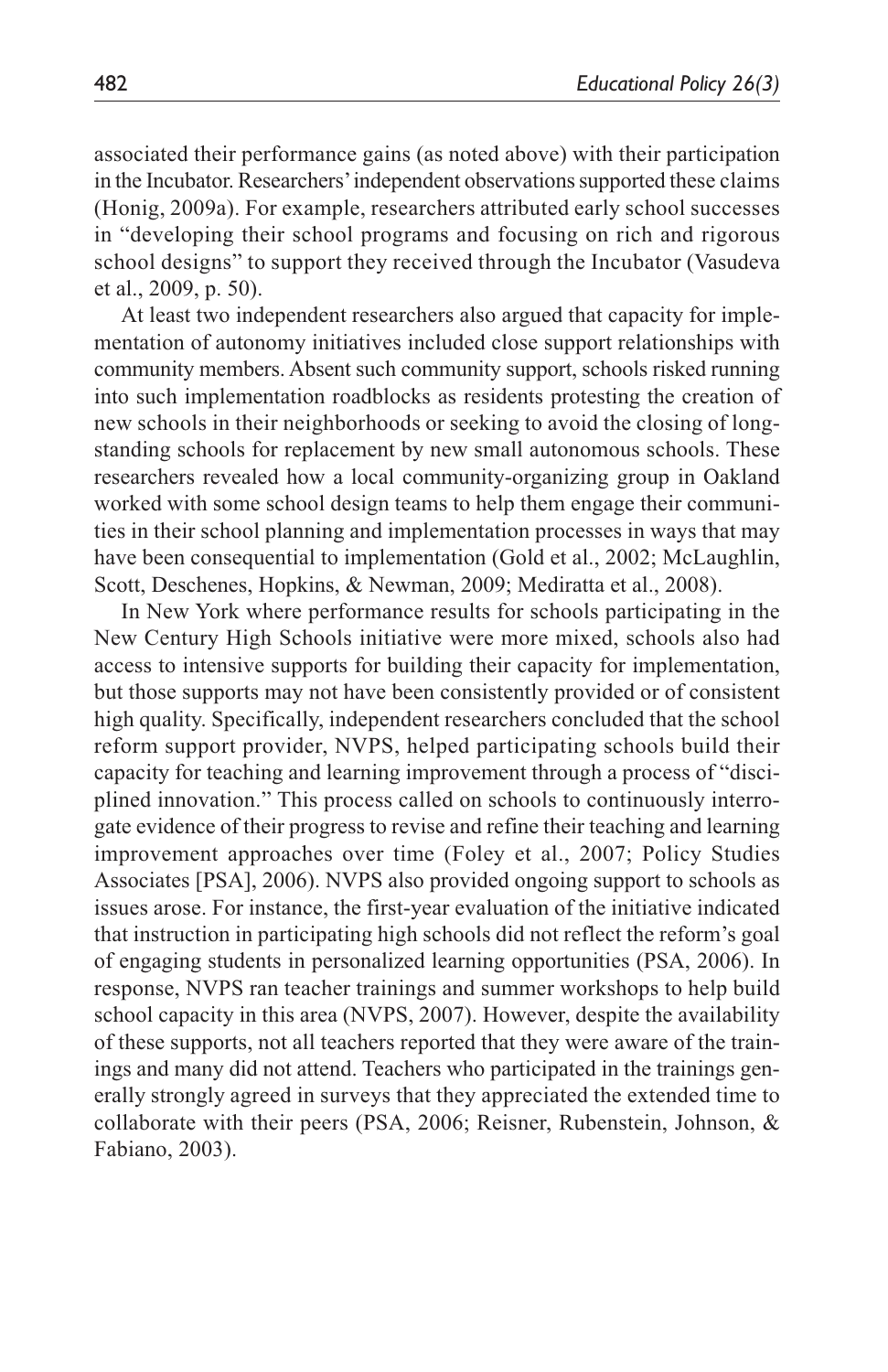Similarly, in Chicago where researchers picked up few differences in performance between participating and nonparticipating schools, multiple reports indicated that capacity-building supports were available to schools but that those supports were generally limited in their intensiveness and quality. The supports especially early in implementation consisted mainly of feedback to schools on their applications and occasional one-time workshops for schools and principals. Central office staff, school principals, and others involved with the participating schools generally reported that the supports were of limited quality and relevance to their particular implementation challenges (Honig, 2009a; Kahne, Sporte, & Easton, 2005; Sporte et al., 2004; Sporte, Correa, Kahne, & Easton, 2003). The limitations of such supports in Chicago may have been exacerbated by schools' lack of readiness for implementation, at least early in the initiative. As Honig (2009a) reported, the first schools to participate in the Chicago initiative had been selected based in part on their need for improvement rather than their readiness for implementation. Arguably then, such schools started implementation with far lower capacity than schools chosen for their ready capacity in implementation; the limited capacity-building supports the initiative provided for implementation may have fallen far short of their particularly high needs.

A similar dynamic may have been at play in the case of New York City's performance-driven budgeting initiative. Schools participating in that initiative received training in the new budgeting system and how to use their new budgeting authority to improve student outcomes. Researchers who observed these trainings and interviewed school staff concluded that such trainings did not adequately address the capacity needs of schools predominantly serving low-income students. The researchers pointed out that these schools tended to have staff with relatively limited knowledge and experience with reforms like performance-driven budgeting and also high staff turnover. Accordingly, these schools faced significant challenges in "establishing the core of experience necessary for effective planning and budgeting" which the basic training in using the new budget system did not effectively address (Siegel & Fruchter, 2002, p. iv).

## *Central Office Supports*

Across all systems chronicled in the research, school district central office administrators appeared as main participants in efforts to build schools' capacity for implementation, a distinct departure from their depiction in research on prior initiatives as absent in implementation or implementation impediments. For example, over time, the Oakland central office became the primary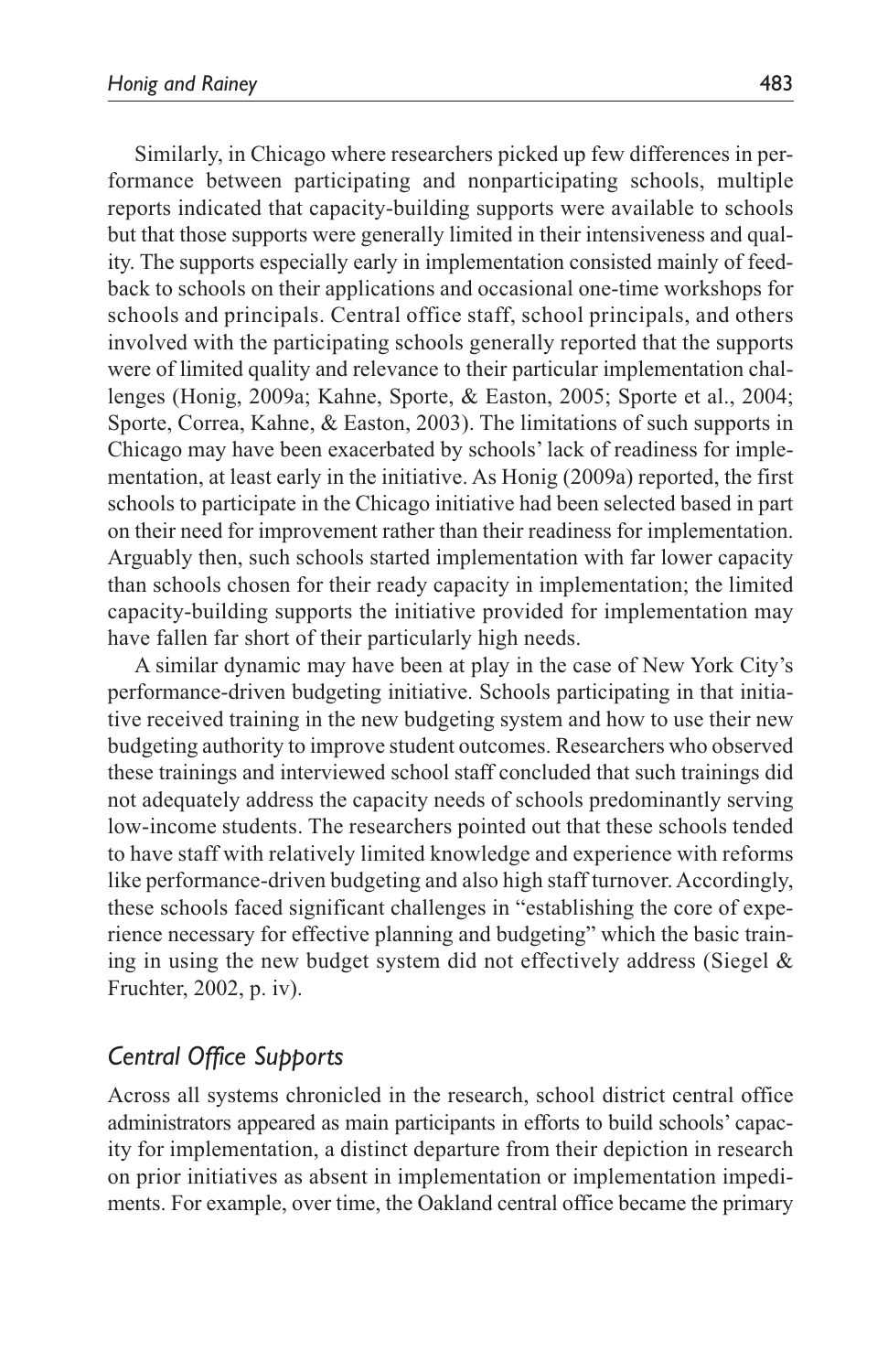executor of the Incubator that appeared so consequential to building participating schools' capacity in that district (Honig, 2009a). Similarly, central office staff in New York City helped schools to improve their capacity for school-wide planning and budgeting as part of the performance-based budgeting initiative (Siegel et al., 2000; Siegel & Fruchter, 2002). In CPS, a retired school administrator, hired back into the district as a central office administrator, coached school principals on their academic programs (Honig, 2009a). Differences in the quality of such supports might help explain the varied results of the initiatives across these systems, but limitations of the extant research precluded us from drawing such conclusions. These findings do suggest on a more basic level that central office administrators across districts with various performance results were engaging in implementation as school support providers.

Beyond helping with school capacity building, to what extent did central office staff members help schools realize the promised autonomy? Overall, our review suggests that central office staff in many districts worked to help expand schools' decision-making authority but in only two districts did they actually create such conditions.

Among the positive cases, Boston stood out in our sample not only for promising schools autonomy in the authorizing policy but also for creating central office systems that actually increased schools' autonomy during implementation (CCE, 2001; Raywid, Schmerler, Phillips, & Smith, 2003; Therriault, Gandhi, Casasanto, & Carney, 2010). Schools selected to participate in the Boston initiative as a group entered into a negotiated contract with Boston Public Schools which spelled out specific new freedoms the schools would have to implement in their improvement plans in return for performance along particular outcomes. An early evaluation described that, over time, the district budget office and a group of participating schools collaborated to create the "Fiscal Autonomy Committee" that worked to remove budget-related barriers to school autonomy (CCE, 2001). Through this collaboration, the district created a standard budget allotment for participating schools that increased their flexibility over spending decisions. This collaboration also resulted in a mechanism whereby participating schools could opt out of the district's nonessential services, recoup the funding they would have otherwise spent on those services, and use those funds at their discretion (CCE, 2001). CCE reported that on average, schools chose not to purchase district services; one school reported using the recouped funds to hire additional teachers and keep student–teacher ratios low (CCE, 2001, 2006b).

Likewise, in New York City, central office administrators created an entirely new budget allocation and financial management system for all schools that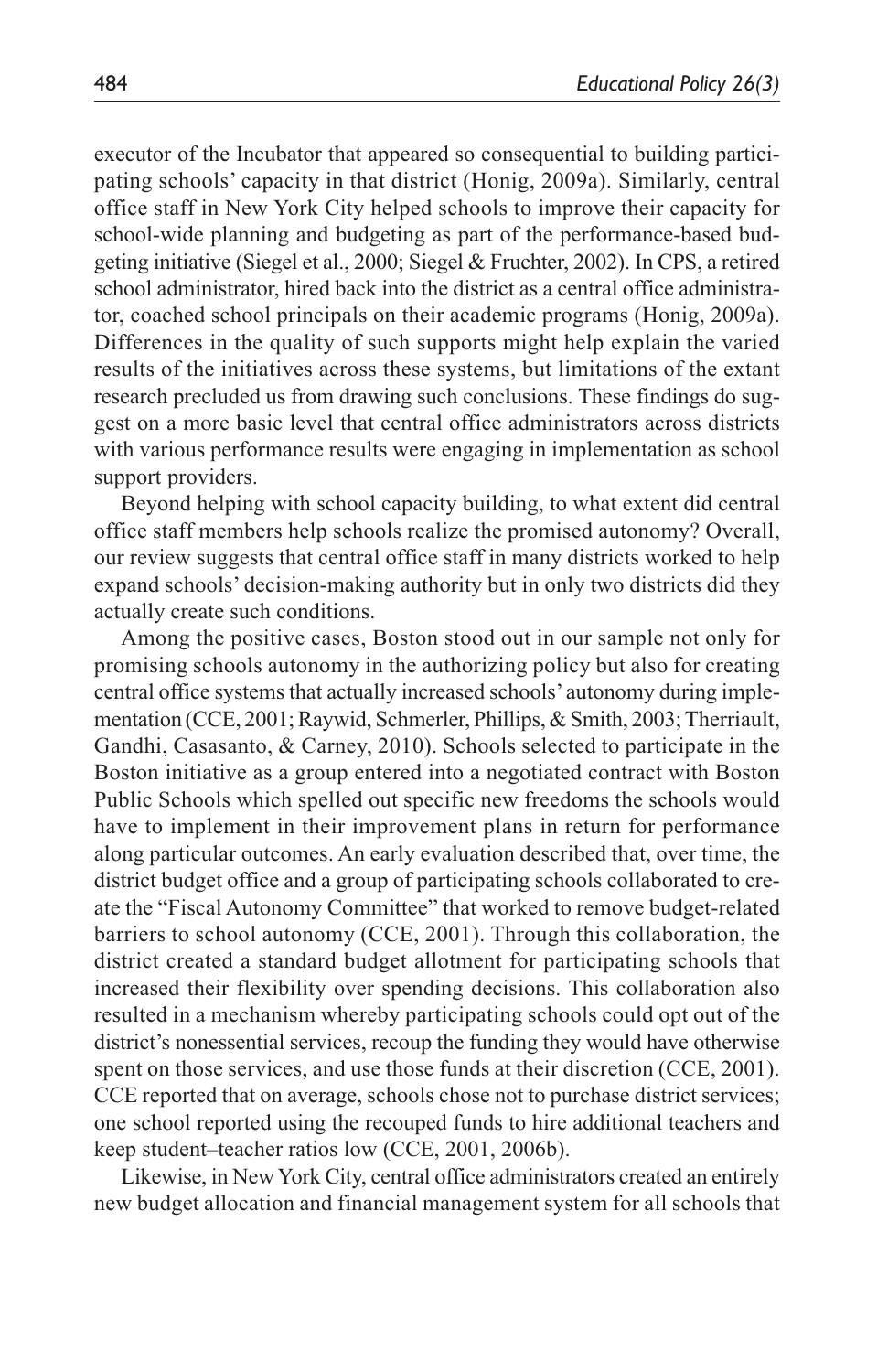researchers claimed enabled school-level budgeting and autonomy as part of their performance-based budgeting initiative (Siegel et al., 2000; Siegel & Fruchter, 2002). The new budgeting system allowed principals flexibility to "match dollars to needs" (Siegel & Fruchter, 2002, p. 68) by awarding nearly their entire budget allocation as unrestricted funds rather than as line items or specific positions. The creation of the new system also prompted central office administrators to change policies and practices in budgeting and accounting to support school decision making over budgets. For example, in response to the new budgeting system, the central purchasing department adjusted their procedures to allow schools to control their own purchasing (Siegel & Fruchter, 2002). Absent such cross-cutting changes in purchasing procedures in other districts, schools found that they had limited discretion in how they use their funds for purchases (Honig, 2009b).

However, accounts from the other initiatives in our sample suggested that although the autonomy initiatives likewise promised schools new freedom, those freedoms generally were not realized in practice. For example, the application for the Chicago initiative asked school planning teams to develop a design for their school that detailed how the school would use autonomies in specific areas to implement approaches that promised to produce increased test scores and higher graduation rates (Kahne et al., 2005; Sporte et al., 2004). However, central office administrators in that system (beyond those in the office charged with helping to start the schools) generally reported that participating schools had the same decision-making authority as traditional schools and that they treated them as they did other schools in terms of their expectations that the schools follow district, state, and federal policy. The central office administrators who directly supervised and evaluated both participating and nonparticipating principals unanimously and independently reported that they believed the participating schools should and in practice generally did have *less* autonomy than other schools in part because of their low performance (Honig, 2009b).

In Oakland, schools interested in new autonomies had to apply for specific waivers of district policy, even though they had already been selected to participate in the new small autonomous schools initiative which promised autonomy. Such waiver processes were extremely cumbersome. For example, one waiver process demanded a school compose a 40-page waiver application that took considerable time and school resources to complete but that would be in effect only for one year (Honig, 2009a). In the first few years of implementation, only one school applied for a single waiver. In a comparative analysis of schools participating in the autonomy initiative and other schools selected to participate in a site-based management initiative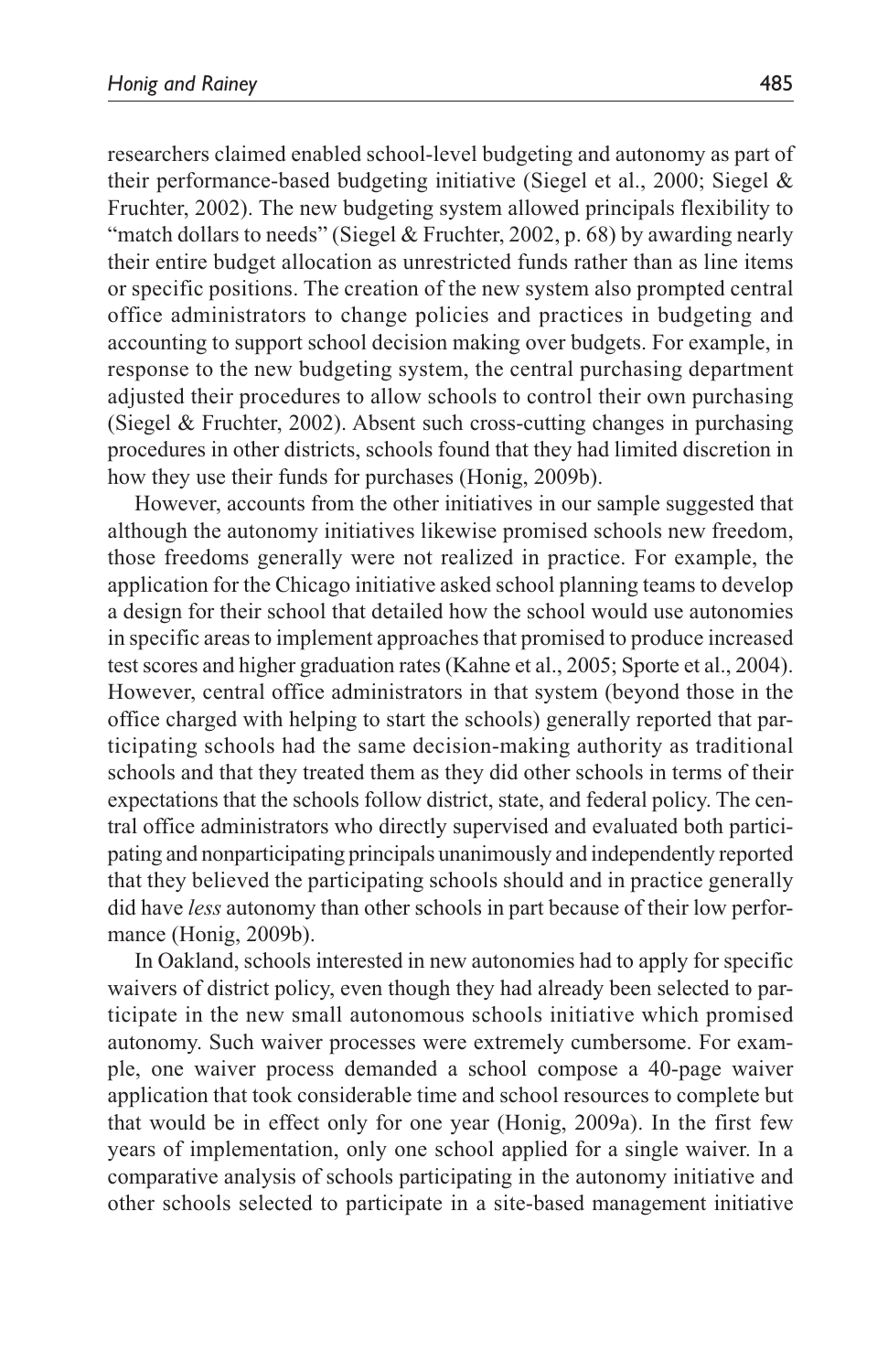that was never actually implemented, Honig (2002, 2003) found that principals of the participating schools reportedly had less autonomy than the sitebased management schools.

Researchers who studied the site-based management initiatives in the 1980s and 1990s generally argued that central offices appeared as significant curbs on implementation because central office leaders and staff lacked the political will to transfer the promised authority and, accordingly, they passively or proactively impeded implementation. By contrast, central office administrators in the research on the autonomy initiatives appeared to be engaged in various, sometimes extensive, activities to enable schools' autonomy not only in Boston and New York City but also in other districts. However, whereas in Boston and New York City central office administrators developed major new systems (e.g., of contracting with schools or budgeting for schools) to support the new autonomy, in the other districts, central office leaders tended to take a more piecemeal approach. In those other districts, leaders designated a single office to oversee implementation of the autonomy initiative and work schools' individual requests for new decision-making authority through the central office system. In the process, these central office staff typically encountered systemic barriers to putting policies and practice into place that fostered the new autonomies and they lacked the authority and perhaps, in some cases, the knowledge and other capacity to overcome those barriers.

For example, Honig (2009a) chronicled how leaders in Chicago and Oakland charged central office staff in dedicated offices with facilitating the implementation of the autonomy initiatives. The school board policy authorizing the initiative in each district promised participating schools new autonomy across specific areas such as human resources, budget, and curriculum and school boards approved slates of participating schools whose designs sometimes deviated from central office policies and practices. However, the authorizing policies did not address what school or central office staff should do in instances in which actually granting schools new freedoms conflicted with other central office policies and procedures.

In one such case, a school in Oakland wanted to exercise their autonomy over curriculum by not participating in the district-mandated reading program. Central office staff reported that in this and other examples in which the decisions of participating schools deviated from district policy, the policy authorizing the autonomy initiative did not override those other policies. As a result, they had to work with individual central office units to reconcile such conflicts. Such work proved time-consuming and challenging, particularly as many of the barriers to school autonomy stemmed not from single units or individual policies and procedures but from multiple interrelated rules stretched across different central office departments (Honig, 2009b; see also Raywid et al.,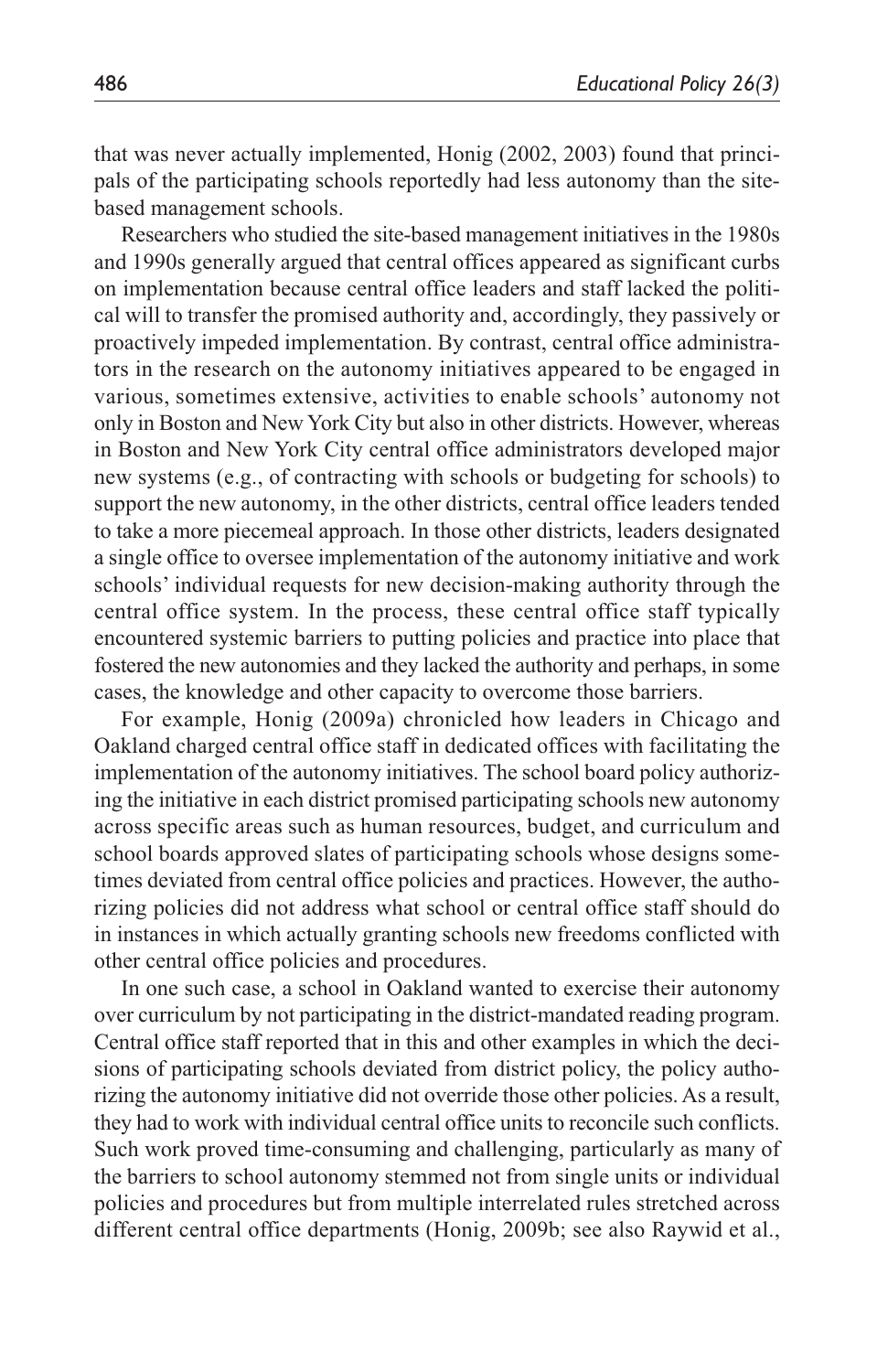2003). In addition, though the dedicated office had been charged with enabling implementation, staff of that office generally lacked authority and influence over the other central office units where policy and practice changes were necessarily to realizing the autonomy provisions. Honig found several instances of the central office administrators in the dedicated offices taking the initiative themselves to grant school principals permission to make certain decisions but far fewer examples of changes in central office policies and practices to realize the more systematic expansion of school discretion that the initiatives promised.

In sum, autonomy initiatives have not only been designed to reflect lessons learned from previous attempts to increase schools' decision making; in some respects, they have actually been implemented in ways that reflect those lessons. This analysis suggests some consistencies and possible patterns in implementation that may help account for their generally more positive trajectory than the previous initiatives. However, autonomy provisions of the policies in most systems continue to go unimplemented including those in the one district that posted gains on student achievement test scores. Accordingly, we argue that any improvements in participating schools likely stem from supports and conditions other than schools' ability to exercise new freedoms in support of school improvement.

## **Conclusions and Implications**

Our review establishes autonomy initiatives as a distinct departure from previous reforms that likewise focused on increasing schools' decision-making authority as a main strategy for school improvement. The initiatives in our review posted some modest gains in school performance measures, suggesting that they may have been on a trajectory toward more significant improvements. Improvements in the designs of the initiatives may partially account for these results. In particular, schools participating in the autonomy initiatives seem far more focused on teaching and learning improvement than, for example, schools that participated in site-based management initiatives of the past. Whereas past initiatives did not make significant investments in supports for building schools' capacity for implementation, the autonomy initiatives included such investments. Likewise, central office staff in most districts appeared to be working to actively support implementation.

However, the autonomy provisions of the autonomy initiatives—central to their underlying change strategy—had been implemented in the minority of participating districts. In the context of site-based management initiatives, researchers tied such limited results to central office staffs' unwillingness to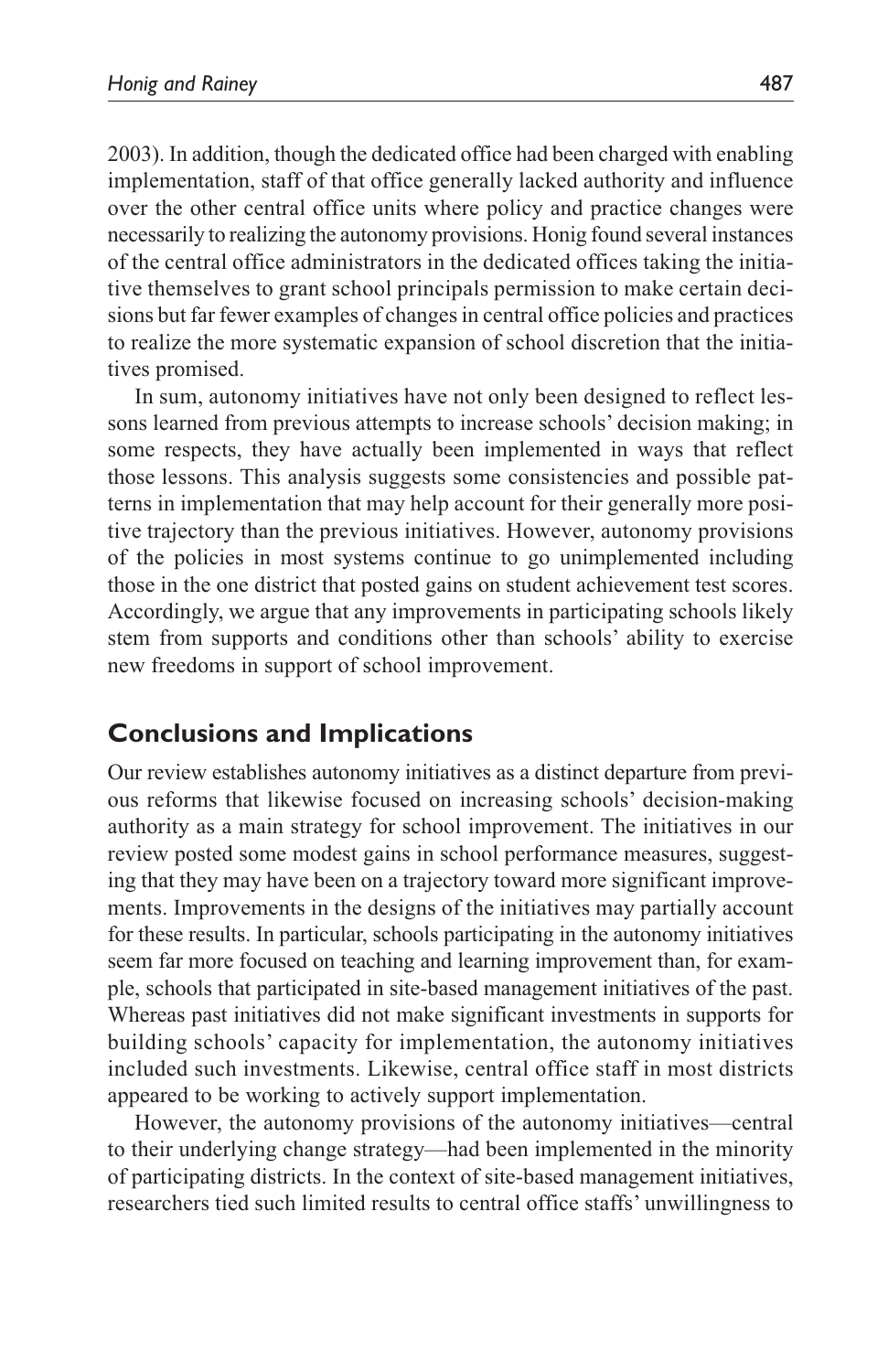relinquish control to school. Studies of autonomy initiatives are beginning to reveal central office staff as willing and sometimes ardent supporters of new school autonomy but hampered by systemic barriers to school-level decision making. The challenges identified in the research included a reliance on often cumbersome waiver mechanisms for responding to schools' specific requests for new freedoms and the complexity of changing policies and practices across central office units to enable the new autonomy. The findings from Boston Pilot Schools and New York City's performance-based budgeting initiative, two initiatives that did confer at least some autonomy to schools, suggest that enabling the autonomy provisions may require major changes in basic central office systems and engagement by central office staff throughout central offices, not just in dedicated offices.

Overall, these findings suggest that the new autonomy initiatives may in fact mark an improvement over some previous efforts to increase schools' discretion over key decisions in their emphasis on teaching and learning, their attention to school capacity building, and the participation of central office administrators in implementation. However, autonomy seems to remain an elusive goal.

## *Implications for Research and Policy*

These findings have several implications for future research on educational policy, particularly research that examines decision making in educational systems as a lever of change. First, this review suggested that there may be a connection between the relatively positive outcomes of the autonomy initiatives and their particular design features including their teaching and learning and capacity-building focus. However, the extant research base allows us only to hypothesize about, rather than substantiate, this connection. Researchers moving forward could help build knowledge in this area by explicitly examining possible relationships between autonomy policy designs and outcomes.

In the process, future research should seek to uncover the various conditions, beyond the policy designs that may shape implementation and initiative outcomes as well as relationships among the conditions. Regarding the latter, the extant research suggests a possible relationship between school readiness and the effectiveness of capacity-building strategies. These findings lead us to hypothesize that these and other conditions may interact with one another to help explain how implementation unfolds. What is the broader ecology of conditions that matter to implementation and how, if at all, do those conditions interact with each other during implementation in ways consequential to initiative outcomes?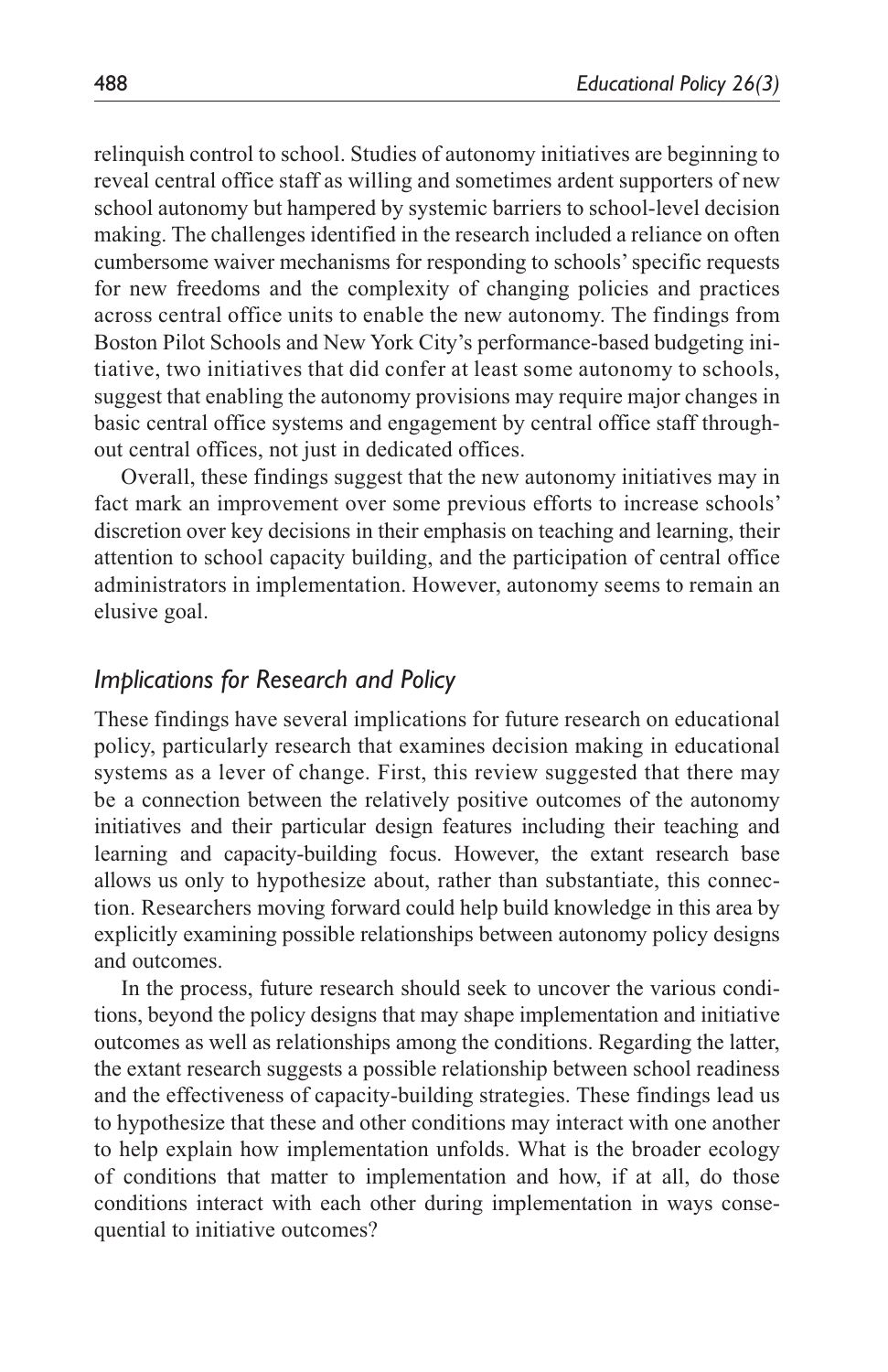Future research on the conditions that shape implementation would also do well to explore how accountability demands for improved school performance may mediate implementation. A discussion of accountability was noticeably absent in the early research<sup>3</sup>, even though all the autonomy initiatives held participating schools accountable for results and even though participating schools operated within regular public school systems that placed accountability demands on all schools. Other research suggests that such accountability demands significantly shape school-level decisions and the process of policy implementation (e.g., Firestone & Shipps, 2005; Hamilton et al., 2007; Louis, Febey, & Schroeder, 2005; Marks & Nance, 2007). Future research would advance knowledge of the implementation dynamics of the autonomy initiatives with a fuller examination of accountability policy as a possible implementation mediator.

Fourth, the experience of the autonomy initiatives examined here has underscored the importance of central office administrators in enabling implementation, but mainly with negative examples. What does central office administrators' more productive or successful participation in implementation involve, especially when they actually support implementation of the initiatives' autonomy provisions? The experience of two districts suggests wholly new systems for school budgeting and for establishing agreements between schools and the central office may enable autonomy. More broadly, what does it take to put such systems in place? Even in the context of such systems, how do central office administrators support schools with implementation? Future research would significantly advance knowledge in this area by shining a direct light on central office administrators in implementation in districts where starting conditions suggest central office administrators might be successful in enabling autonomy.

Fifth, what happens in schools participating in autonomy initiatives over time? In our review, we claimed that the autonomy initiatives may have been on a trajectory toward realizing school improvements. But, were they? Longitudinal analyses of the outcomes of these efforts may or may not bear out that claim. Such analyses should also look inside classrooms to examine the extent to which schools actually use their designation as autonomous schools or their actual autonomy to affect changes in classroom practice. Such classroom-level changes will likely be important contributors to school improvement over time.

This review also raises a number of questions policy makers might productively consider when exploring or engaging in reform strategies that aim to increase schools' decision-making authority. First, how can we build on lessons learned from the early research on the autonomy initiatives and help schools focus on teaching and learning improvement as the ultimate goal of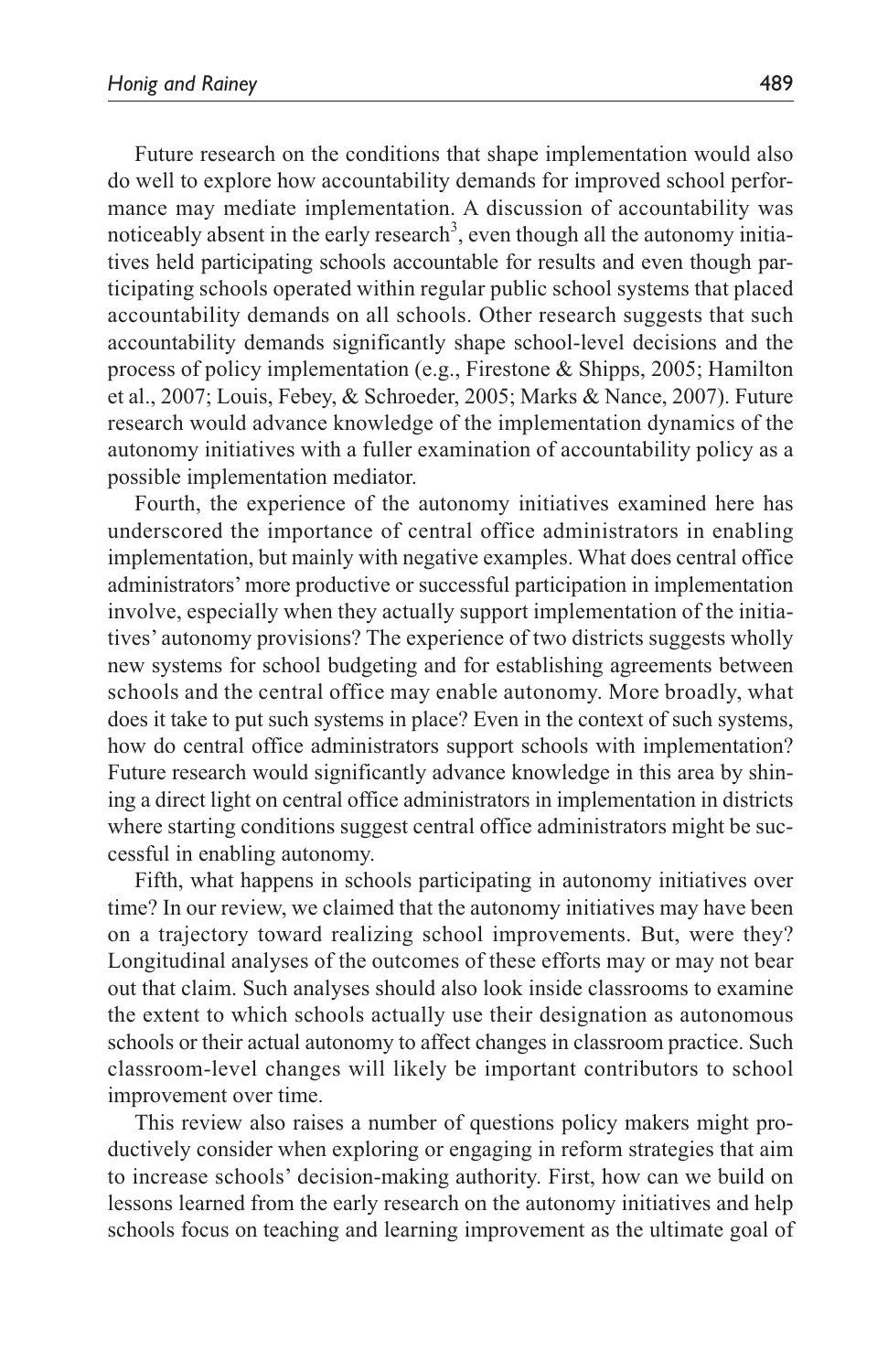the initiatives and how can we strategically invest in building schools' capacity for such results? In the process, how can we ensure that at the start of implementation participating schools are ready for implementation?

Second, how might we invest in building the capacity of our central office staff to support implementation? As noted above, the experience of both sitebased management and the new autonomy initiatives reveals the importance of central office administrators in implementation. However, their productive participation may require professional development to help them build their capacity for the new work that implementation entails. If district leaders choose to establish distinct offices to oversee implementation, how can they ensure that those units have the authority necessary to effect changes throughout the central office system that might enable school autonomy?

In conclusion, unlike other research reviews that appear long after policy initiatives have matured and, in some cases, become defunct, our review comes relatively early in the implementation of the autonomy initiatives. We reveal how this early research suggests various specific ways researchers and policy makers alike can make early or mid-course corrections—in how they focus their research and in how they target their implementation efforts—to further explore the potential of autonomy as a school improvement strategy.

#### **Declaration of Conflicting Interests**

The author(s) declared no potential conflicts of interest with respect to the research, authorship, and/or publication of this article.

#### **Funding**

The author(s) received no financial support for the research, authorship, and/or publication of this article.

#### **Notes**

- 1. We found several reports and articles based on the national evaluation of the The Bill & Melinda Gates Foundation's Small School Initiative (see, for example, Shear et al., 2008; Smeardon et al., 2003, 2004). Although these reports contained information about the implementation of new small autonomous schools initiatives in several districts, we did not include them in our analysis because the researchers aggregated their findings to the national level and we therefore could not use them to isolate the experiences of individual school districts.
- 2. We found no studies of New York City's New Century High Schools that examined student standardized test scores.
- 3. In one mention of accountability demands in the research, Siegel and Fruchter (2002) suggest but do not fully substantiate that accountability demands on schools prompted schools to focus on compliance at the expense of improvement.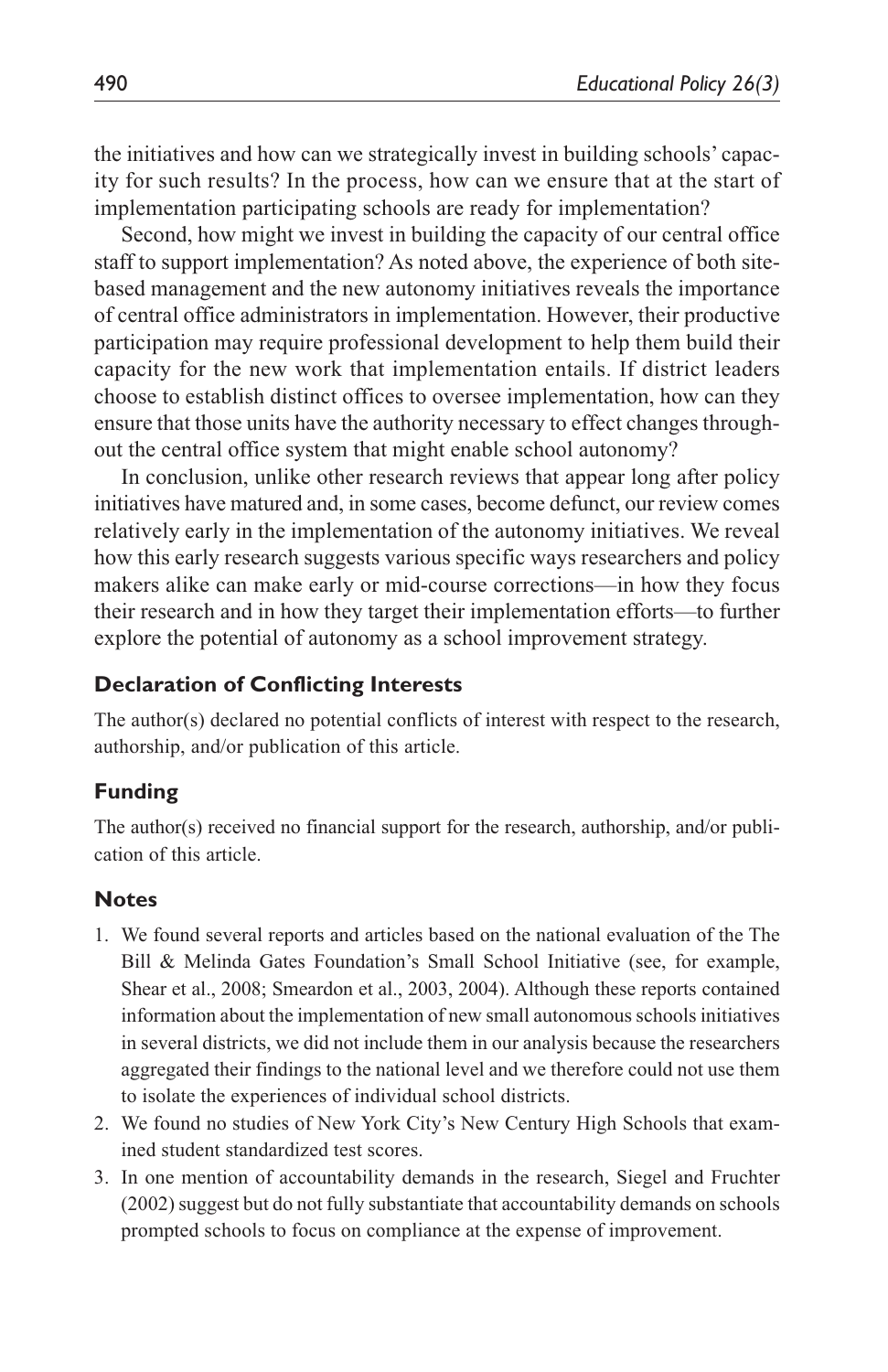#### **References**

- Abdulkadiroglu, A., Angrist, J., Cohodes, S., Dynarski, S., Fullerton, J., Kane, T., & Pathak, P. (2009). *Informing the debate: Comparing Boston's charter, pilot, and traditional schools*. Boston, MA: The Boston Foundation.
- Arterbury, E., & Hord, S. (1991). *Site-based decision-making: Its potential for enhancing learner outcomes*. Austin, TX: Southeastern Educational Development Laboratory.
- Briggs, K., & Wohlstetter, P. (2003). Key elements of a successful school-based management strategy. *School Effectiveness and School Improvement, 14*, 351-372.
- Celio, M., & Harvey, J. (2005). *Buried treasure: Developing a management guide from mountains of school data*. Seattle, WA: Center on Reinventing Public Education.
- Center for Collaborative Education. (2001). *How Boston pilot schools use freedom over budget, staffing, and scheduling to meet student needs*. Boston, MA: Author.
- Center for Collaborative Education. (2004). *How are Boston pilot schools faring? An analysis of student demographics, engagement, and performance*. Boston, MA: Author.
- Center for Collaborative Education. (2006a). *Progress and promise: Results from the Boston pilot schools*. Boston, MA: Author.
- Center for Collaborative Education. (2006b). *The essential guide to pilot schools: Overview*. Boston, MA: Author.
- Center for Collaborative Education. (2007). *Strong results, high demand: A four-year study of Boston's pilot high schools*. Boston, MA: Author.
- Chambers, J., Shambaugh, L., Levin, J., Muraki, M., & Poland, L. (2008). *A tale of two districts: A comparative study of student-based funding and school-based decision making in San Francisco and Oakland Unified School Districts*. Washington, DC: American Institutes for Research.
- Clune, W., & White, P. (1988). *School-based management: Institutional variation, implementation, and issues for further research*. Washington, DC: Center for Policy Research in Education.
- Cotton, K. (1992). *School-based management: Topical synthesis No. 6*. Portland, OR: Northwest Regional Education Laboratory.
- Cross City Campaign for Urban School Reform. (2002). *Comparing Oakland Unified School District new small autonomous schools to traditional schools*. Oakland, CA: Mills College.
- David, J. (1989). Synthesis of research on school-based management. *Educational Leadership, 46*(8), 45-53.
- Durant, S. (2004). *Goldman II: An analysis of the Oakland Unified School District's new small autonomous schools, a summary of school year 2002-2003*. Oakland, CA: Cross City Campaign for Urban School Reform.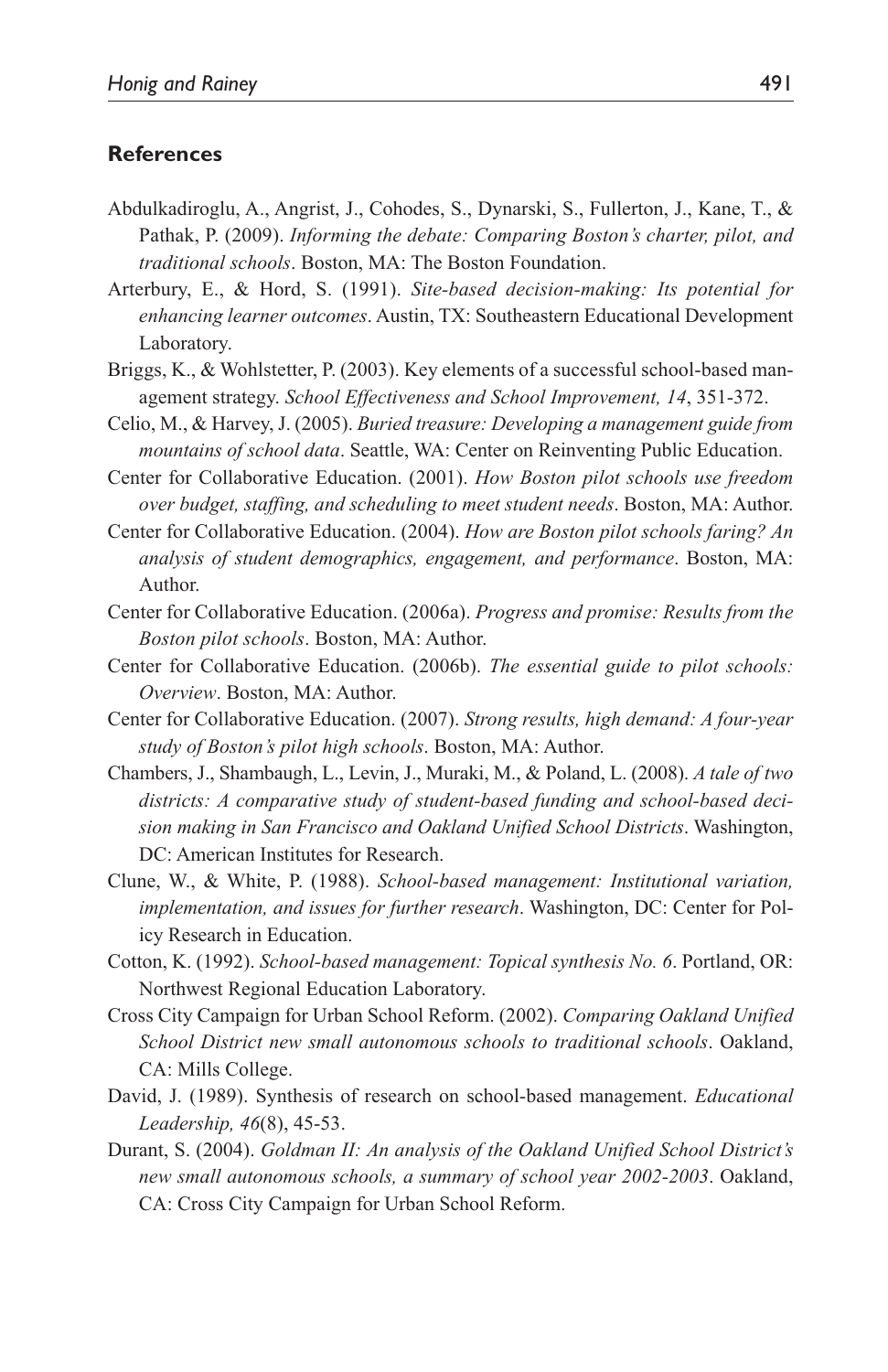- Durant, S., Eng, L., & Naughton, S. (2003). *Comparing new small autonomous schools to traditional schools in the Oakland Unified School District*. Oakland, CA: Mills College.
- Firestone, W., & Shipps, D. (2005). How do educational leaders interpret the multiple accountabilities they face? In W. Firestone & C. Riehl (Eds.), *A new agenda for research in educational leadership* (pp. 81-100). New York, NY: Teachers College Press.
- Foley, E., Klinge, A., & Reisner, E. (2007). *Evaluation of New Century High Schools: Profile of an initiative to create and sustain small, successful high schools*. New York, NY: Policy Studies Associates.
- Foley, E., Mishook, J., Thompson, J., Kubiak, M., Supovitz, J., & Rhude-Faust, M. (2010). *Beyond test scores: Leading indicators for education*. Providence, RI: Annenberg Institute for School Reform.
- Fuhrman, S., & Elmore, R. (1990). Understanding local control in the wake of state education reform. *Educational Evaluation and Policy Analysis, 12*(1), 82-96.
- Gold, E., Simon, E., & Brown, C. (2002). *Strong neighborhoods, strong schools: The indicators project on education organizing*. Chicago, IL: Cross City Campaign for Urban School Reform.
- Hall, G., & Galluzzo, G. (1991). *Changing policy into practice: School-based decisionmaking*. Charleston, WV: Appalachia Educational Laboratory.
- Hamilton, L., Stecher, B., Marsh, J., McCombs, J., Robyn, A., Russell, J., . . . Barney, H. (2007). *Standards-based accountability under No Child Left Behind: Experiences of teachers and administrators in three states*. Santa Monica, CA: RAND.
- Hill, P., & Bonan, J. (1992). *Decentralization and accountability in public education*. Santa Monica, CA: RAND.
- Honig, M. (2002). *Oakland's site-based decision-making & new small autonomous schools: An examination of schools' progress and central office participation (2001-2002)*. College Park, MD: Center for Education Policy and Leadership.
- Honig, M. (2003). *The view from the edge: Oakland's progress in the implementation of site-based decision-making and new small autonomous schools (2002-2003)*. College Park, MD: Center for Education Policy and Leadership.
- Honig, M. I. (2009a). No small thing: School district central office bureaucracies and the implementation of new small autonomous schools initiatives. *American Educational Research Journal, 46*, 387-422.
- Honig, M. I. (2009b). *The "autonomy" in new small autonomous schools initiatives: Promises and pitfalls for school district central office administrators*. Paper presented at the Annual Meeting of the American Educational Research Association, San Diego, CA.
- Honig, M., Lorton, J., & Copland, M. (2009). Urban district central office transformation for teaching and learning improvement: Beyond a zero-sum game. *Yearbook of the National Society for the Study of Education, 108*, 21-40.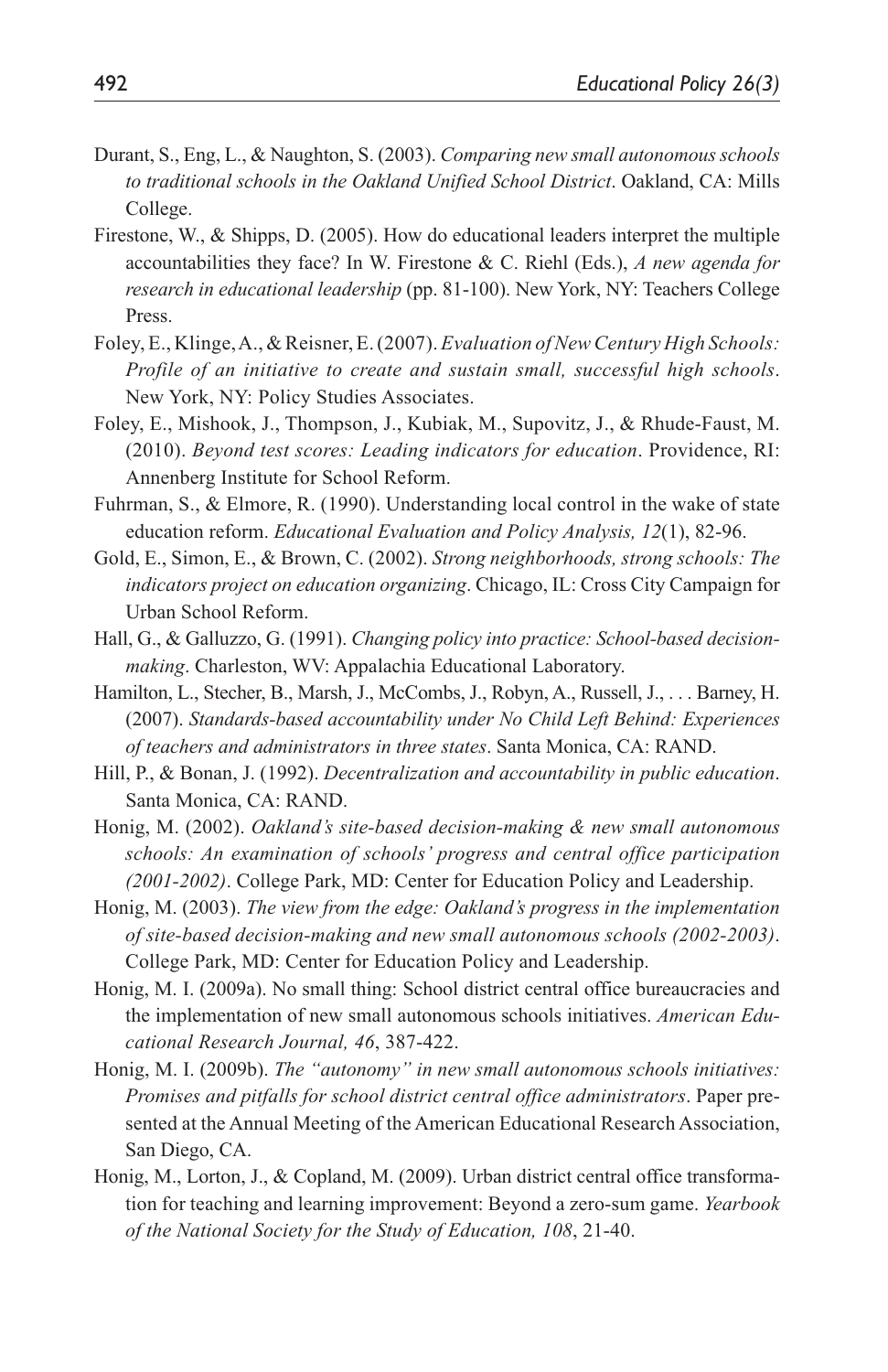- Johnson, S., & Landman, J. (2000). "Sometimes bureaucracy has its charms": The working conditions of teachers in deregulated schools. *Teachers College Record, 102*(1), 85-124.
- Kahne, J., Sporte, S., & Easton, J. (2005). Creating small schools in Chicago: An early look at implementation and impact. *Improving School, 8*(7), 7-22.
- Kahne, J., Sporte, S., & de la Torre, M. (with Easton, J.). (2006). *Small high schools on a larger scale: The first three years of the Chicago High School redesign initiative*. Chicago, IL: Consortium on Chicago School Research.
- Leithwood, K., & Menzies, T. (1998). Forms and effects of school-based management: A review. *Educational Policy,12*, 325-346.
- Little, J., & Wing, J. (2003). *An evaluation of the effectiveness of the Oakland Unified School District's new small autonomous schools (NSAS) policy (2000-2003)*. Oakland, CA: NSAS Partnership.
- Louis, K., Febey, K., & Schroeder, R. (2005). State-mandated accountability in high schools: Teachers' interpretations of a new era. *Educational Evaluation and Policy Analysis, 27*, 177-204.
- Malen, B., Ogawa, R., & Kranz, J. (1990a). Site-based management: Unfulfilled promises. *The School Administrator, 47*(2), 30-59.
- Malen, B., Ogawa, R., & Kranz, J. (1990b). What do we know about school-based management? A case study of the literature—A call for research. In W. Clune  $\&$ J. Witte (Eds.), *Choice and control in American education Volume II* (pp. 289-342). Bristol, PA: Falmer.
- Marks, H., & Nance, J. (2007). Contexts of accountability under systemic reform: Implications for principal influence on instruction and supervision. *Educational Administration Quarterly, 43*(1), 3-37.
- McLaughlin, M., Scott, W. R., Deschenes, S., Hopkins, K., & Newman, A. (2009). *Between movement and establishment: Organizations advocating for youth*. Palo Alto, CA: Stanford University Press.
- Mediratta, K., Shah, S., & McAlister, S. (2008). *Organized communities, stronger schools: A preview of research findings*. Providence, RI: Annenberg Institute for School Reform at Brown University.
- Murphy, J., & Beck, L. (1995). *School-based management as school reform: Taking stock*. Thousand Oaks, CA: Corwin Press.
- New Visions for Public Schools. (2007). *Reforming high schools: Lessons from the New Century High Schools initiative*. New York, NY: Author.
- Ogawa, R., & White, P. (1994). School-based management: An overview. In S. A. Mohrman & P. Wohlstetter (Eds.), *School-based management: Organizing for high performance* (pp. 53-80). San Francisco, CA: Jossey-Bass.
- Oakland Unified School District. (2000). *New small autonomous schools district policy*. Oakland, CA: Author.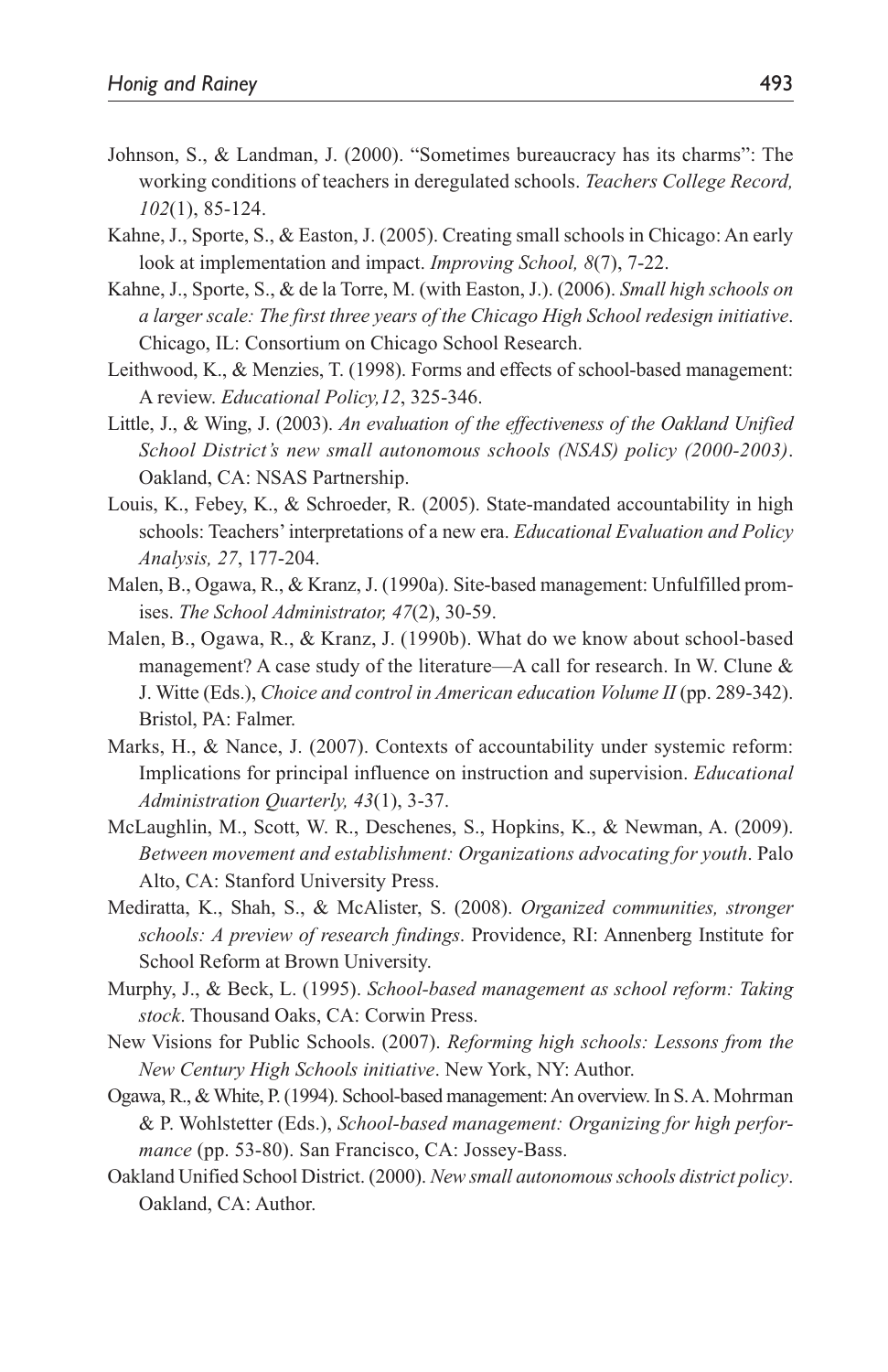- Peterson, D. (1991). *School-based management and student performance*. Eugene, OR: ERIC Clearinghouse on Educational Management.
- Policy Studies Associates. (2006). *New Century High Schools: Evaluation findings from the third year*. New York, NY: Author.
- Raywid, M., Schmerler, G., Phillips, S., & Smith, G. (2003). *Not so easy going: The policy environments of small urban schools and schools-within-schools*. Charleston, WV: ERIC Clearinghouse on Rural Education and Small Schools.
- Reisner, E., Rubenstein, M., Johnson, M., & Fabiano, L. (2003). *Evaluation of the New Century High Schools initiative: Report on program implementation in the first year*. New York, NY: Policy Studies Associates.
- Rubenstein, M., Reisner, E., Coon, M., & Fabiano, L. (2005). *New Century High Schools: Evaluation findings from the second year*. New York, NY: Policy Studies Associates.
- Shear, L., Means, B., Mitchell, K., House, A., Gorges, T., Joshi, A., . . . Shkolnik, J. (2008). Contrasting paths to small-school reform: Results of a five-year evaluation of The Bill & Melinda Gates Foundation's National High School initiative. *Teachers College Record, 110*, 1986-2039.
- Siegel, D., & Fruchter, N. (2002). *Final report: Evaluation of the performance driven budgeting initiative of the New York City Board of Education (1997-2000)*. New York: Institute for Education and Social Policy, Steinhardt School of Education, New York University.
- Siegel, D., Zurer, E., & Fruchter, N. (2000). *Second annual report: Evaluation of the performance driven budgeting initiative*. New York: Institute for Education and Social Policy, Steinhardt School of Education, New York University.
- Smeardon, B., Means, B., Busch, M., Castillo-Page, B., Duong, N., Ellery, S., . . . Zaidi, A. (2003). *High time for high school reform: Early findings from the evaluation of the national school district and network grants program*. Seattle, WA: The Bill & Melinda Gates Foundation.
- Smeardon, B., Means, B., Busch, M., Castillo-Page, B., Duong, N., Ellery, S., . . . Zaidi, A. (2004). *The national school district and network grants program: Year two evaluation report*. Seattle, WA: The Bill & Melinda Gates Foundation.
- Sporte, S., Correa, M., Kahne, J., & Easton, J. (2003). *Chicago High School redesign initiative: A snapshot of the first year of implementation*. Chicago, IL: Consortium on Chicago School Research.
- Sporte, S., Kahne, J., & Correa, M. (2004). *Notes from the ground: Teachers, principals, and students' perspectives on the Chicago High School redesign initiative, Year two*. Chicago, IL: Consortium on Chicago School Research.
- Sporte, S., & de la Torre, M. (2010). *Chicago High School redesign initiative: Schools, students, outcomes*. Chicago, IL: Consortium on Chicago School Research.
- Stevens, W. D. (2008). *If small is not enough: The characteristics of successful small high schools in Chicago*. Chicago, IL: Consortium on Chicago School Research.